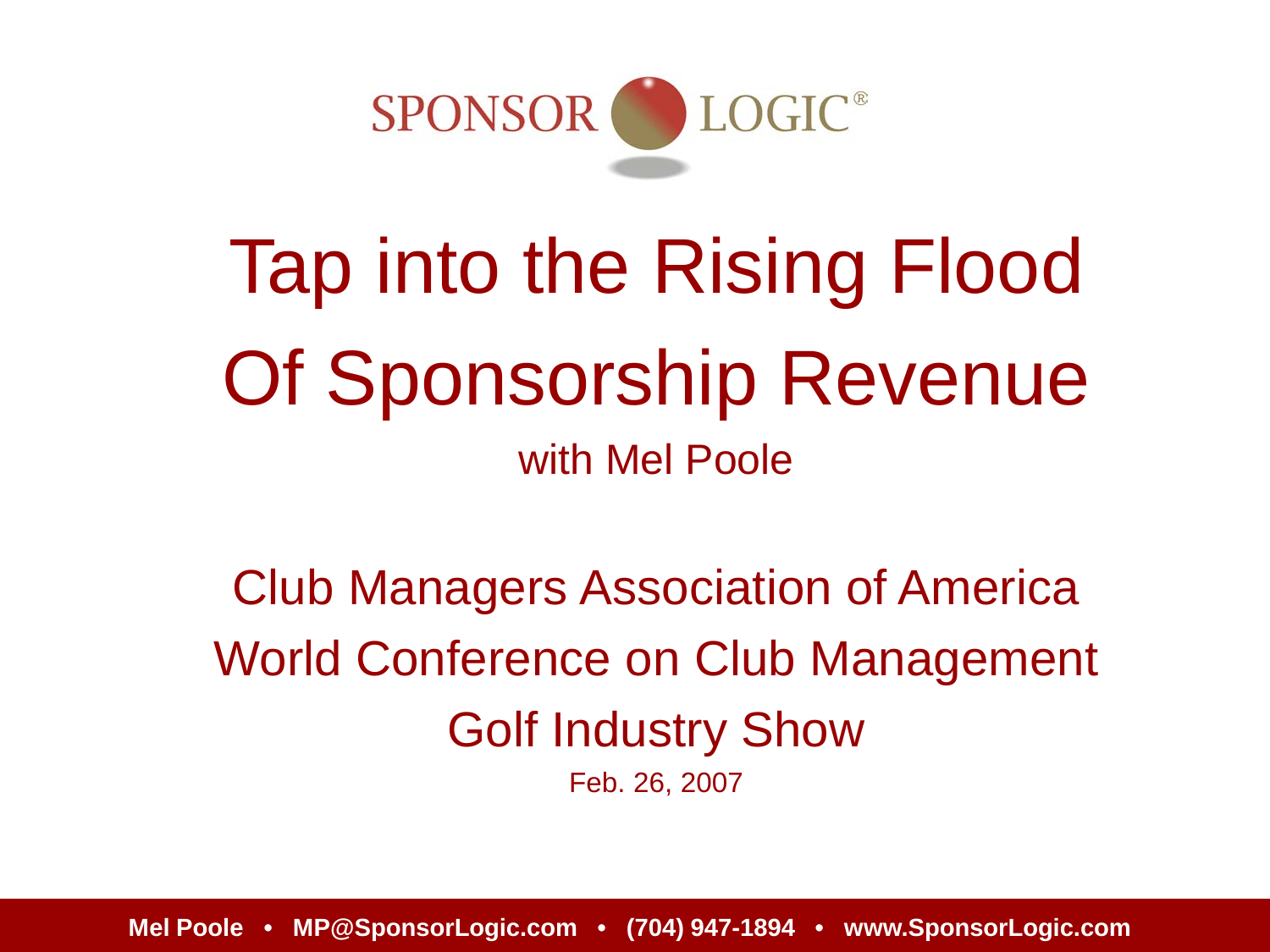#### Mel Poole bio

- Founder, President of SponsorLogic, Inc.
- Sponsorship management consulting & sales for properties & sponsors
- Founded in 1997, located in suburban Charlotte, N.C.
- Managing, servicing & selling national sponsorships 20+ years
- Valvoline, Ingersoll Rand, Verizon, LPGA, Mercedes-Benz, Kraft Foods, Sears
- Motorsports, golf, tennis, Olympics, causes, trade show industry
- Leading sponsorship initiative with some of the biggest US trade shows and United Way of Central Carolinas
- *SportsBusiness Journal* columnist since 1999
- Author of first ever sports sponsorship textbook, due Q1 2008
- Managed or sold national sponsorship programs accounting for more than \$115 million in rights fees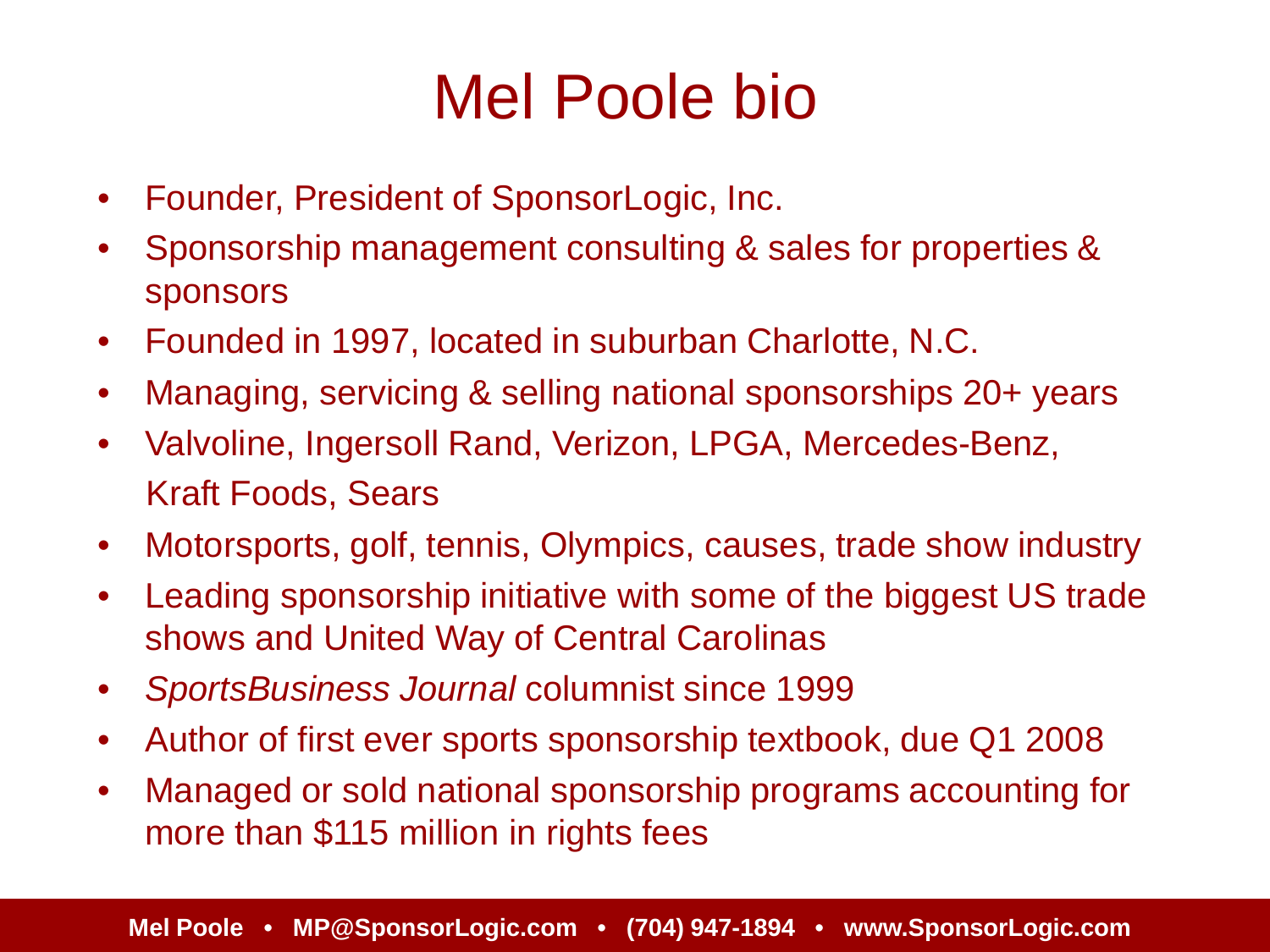# Or, Let's call this…

How to get sponsors to pay you to help them deliver more value to your patrons and members!

**Mel Poole • MP@SponsorLogic.com • (704) 947-1894 • www.SponsorLogic.com**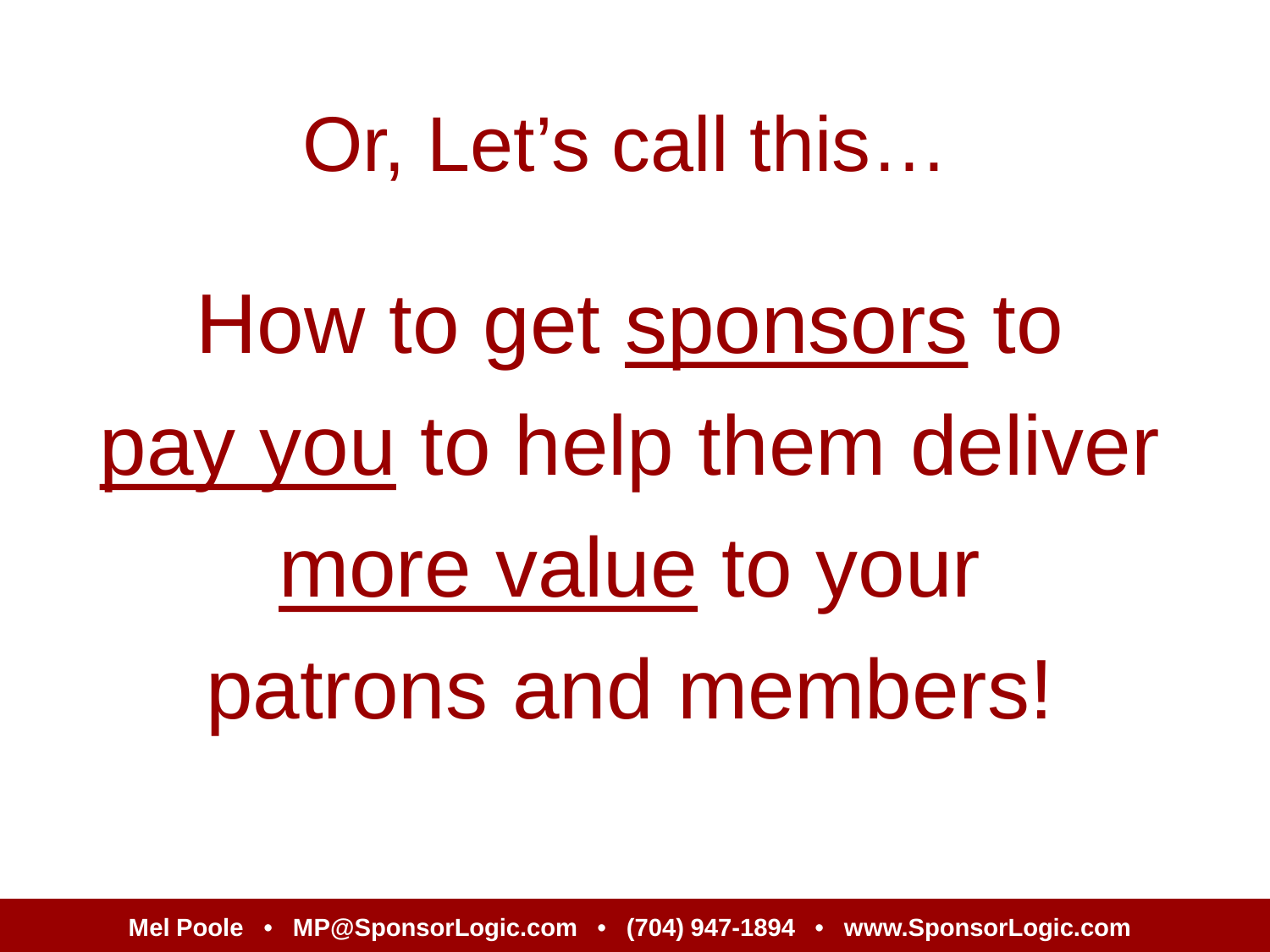#### Sponsorship is not…

- A tee marker on the golf course
- A banner on the tennis courts
- A deal with a company in which you get a commission based on sales to your members and patrons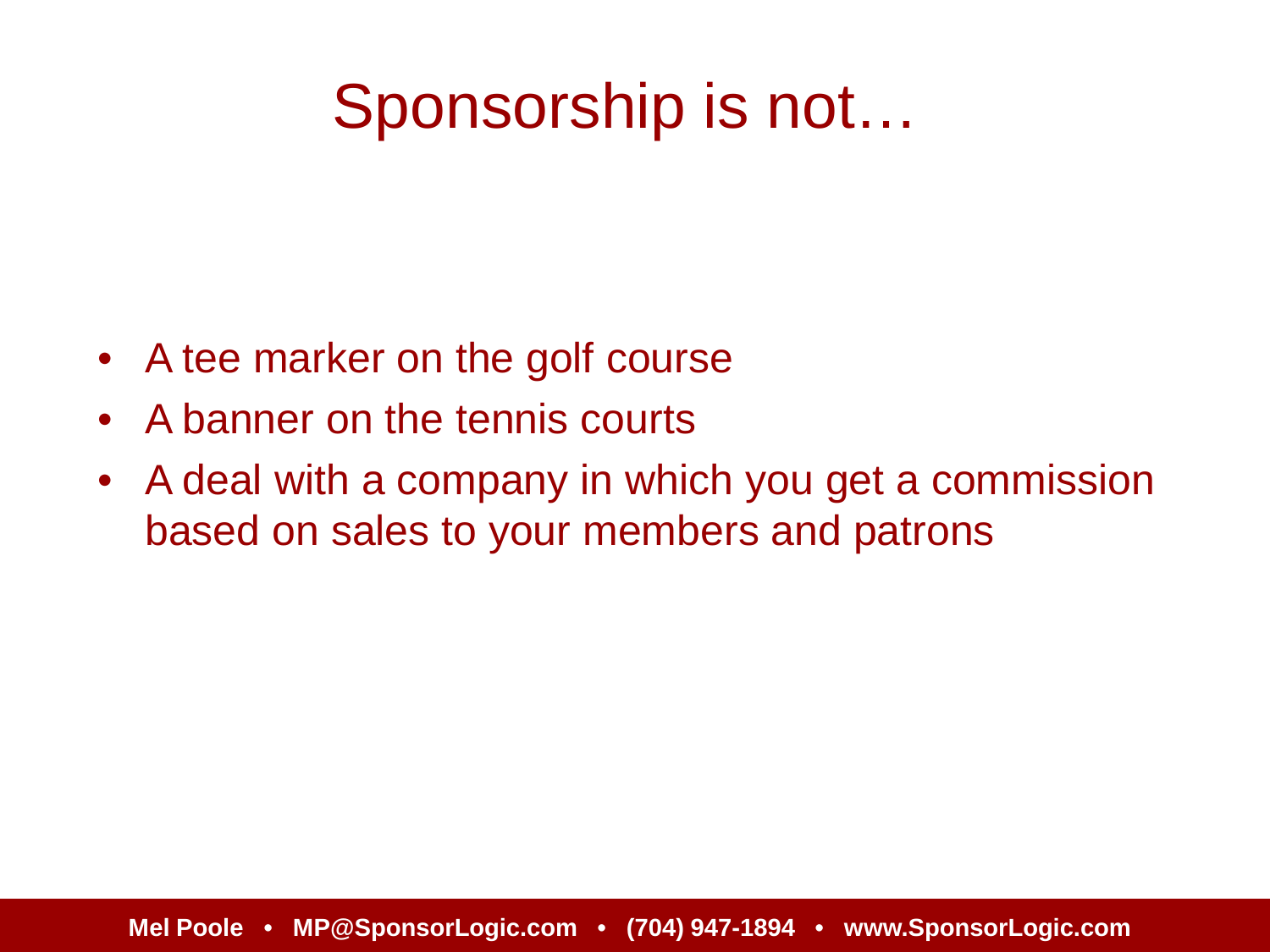Those are examples of advertising and cooperative sales promotions in search of (hopefully) interested buyers

**Mel Poole • MP@SponsorLogic.com • (704) 947-1894 • www.SponsorLogic.com**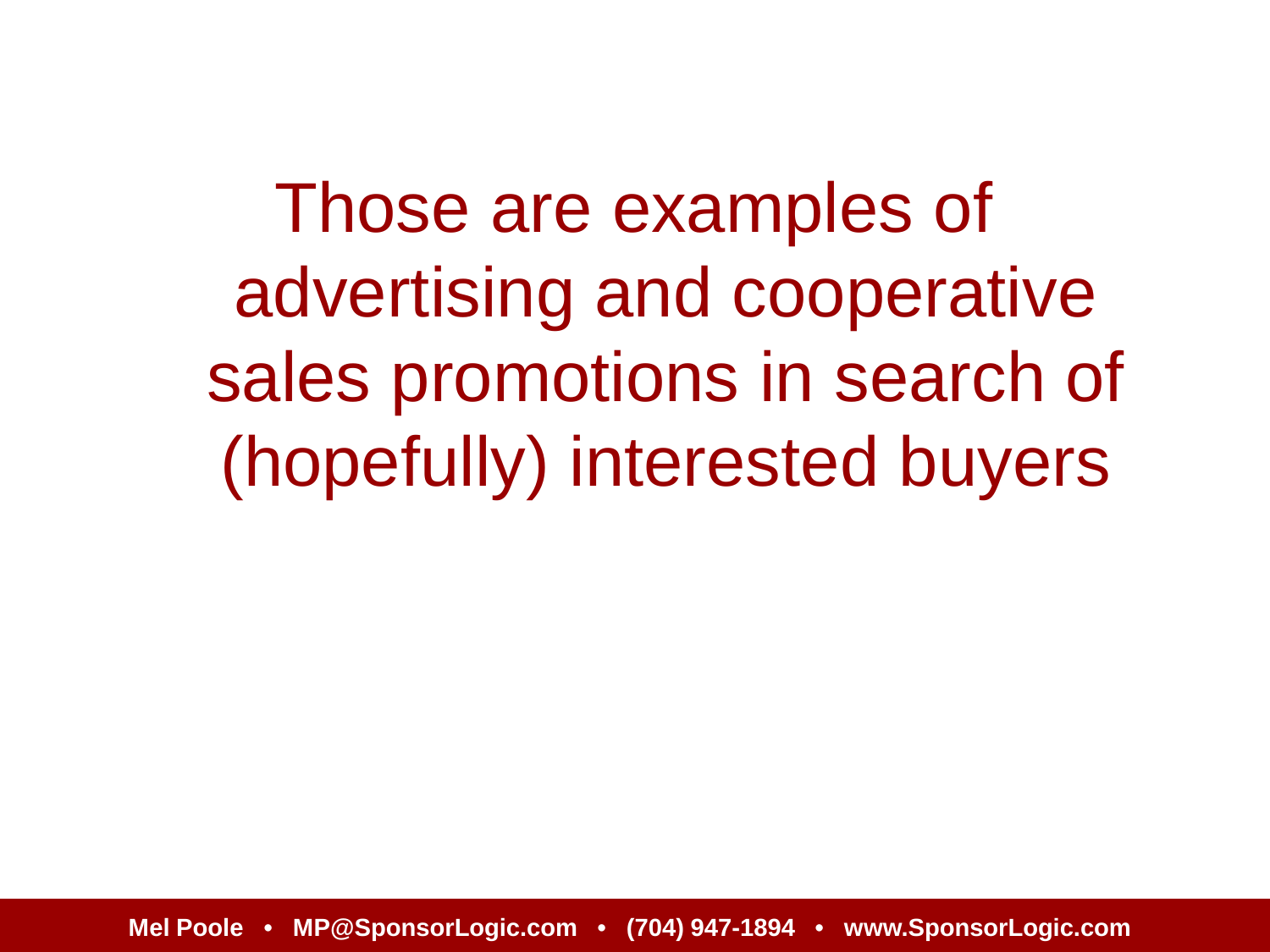Sponsorship is a cash fee paid to your club(s) in return for access to the commercial potential associated with companies doing business with your members, patrons and staff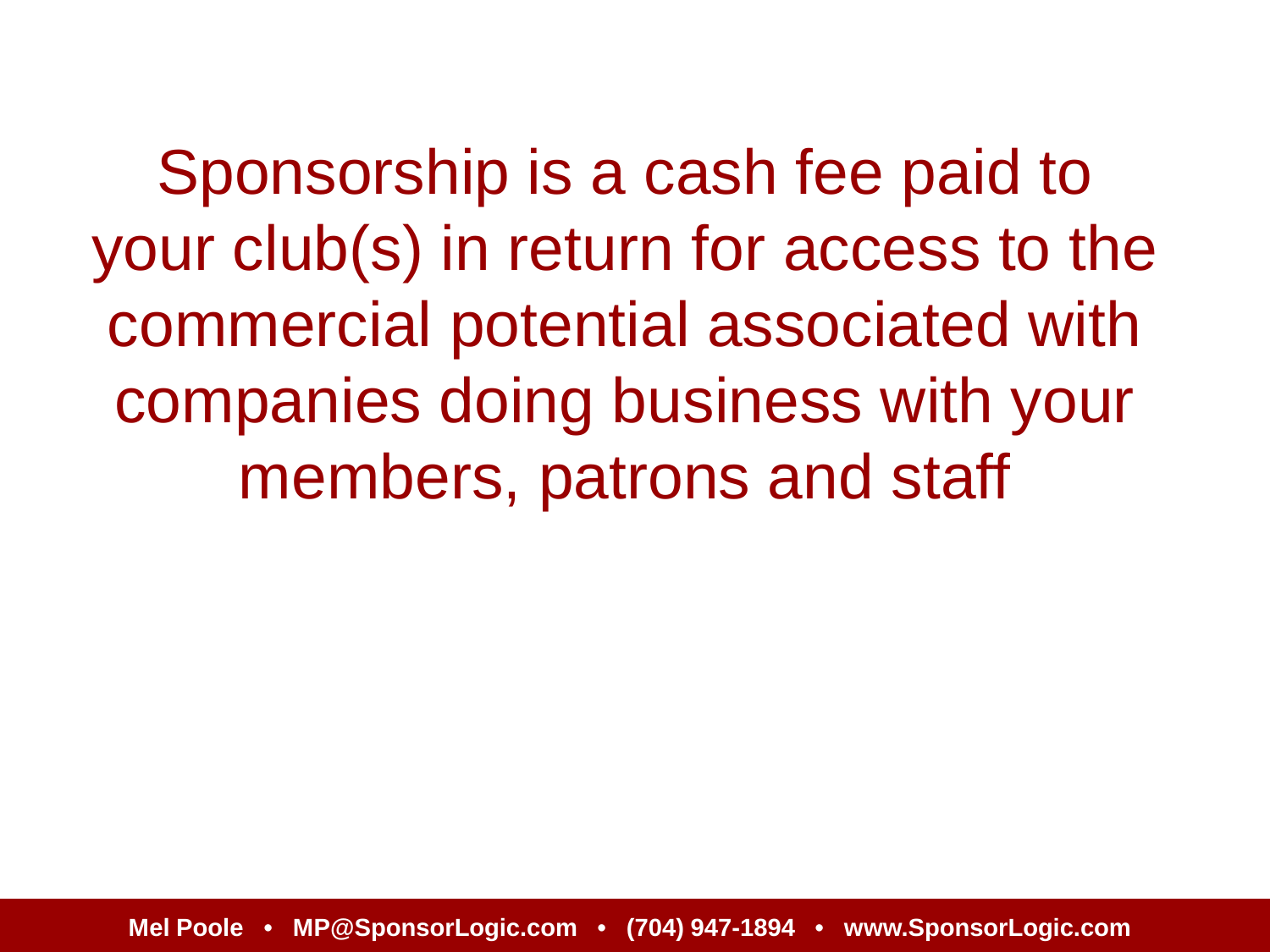Sponsorship is a vibrant, validated proactive marketing solution that provides…

- Visibility to the sponsors
- Value to your members
- Sponsor communication with new customers
- Sponsors the ability to make sales
- Bottom-line measurability for clubs & sponsors
- Scale-ability so it will succeed at any scale
- A seamless marketing-centered partnership with your club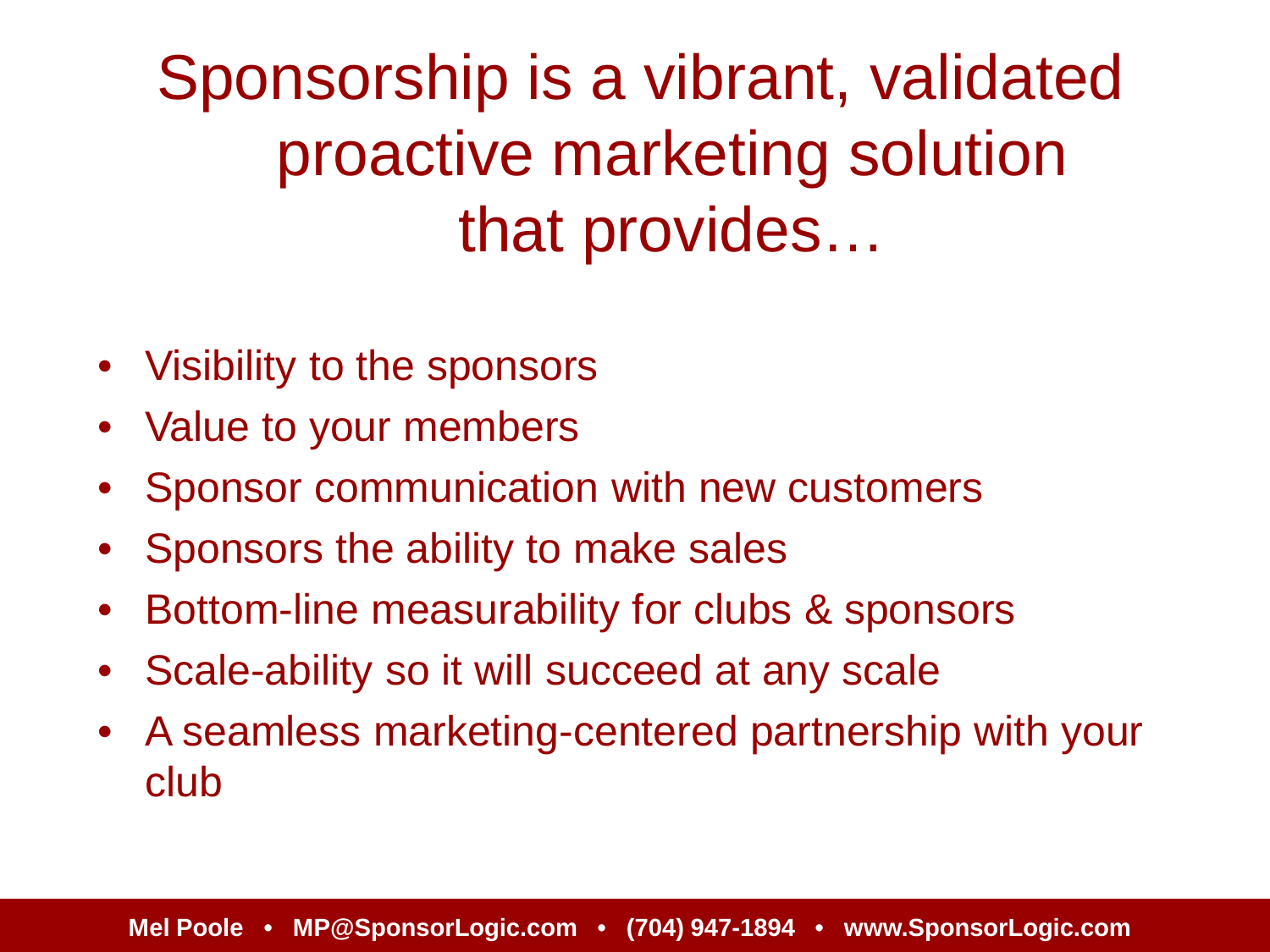Sponsorship is the fastest-growing form of marketing because consumers invite sponsorship into their lives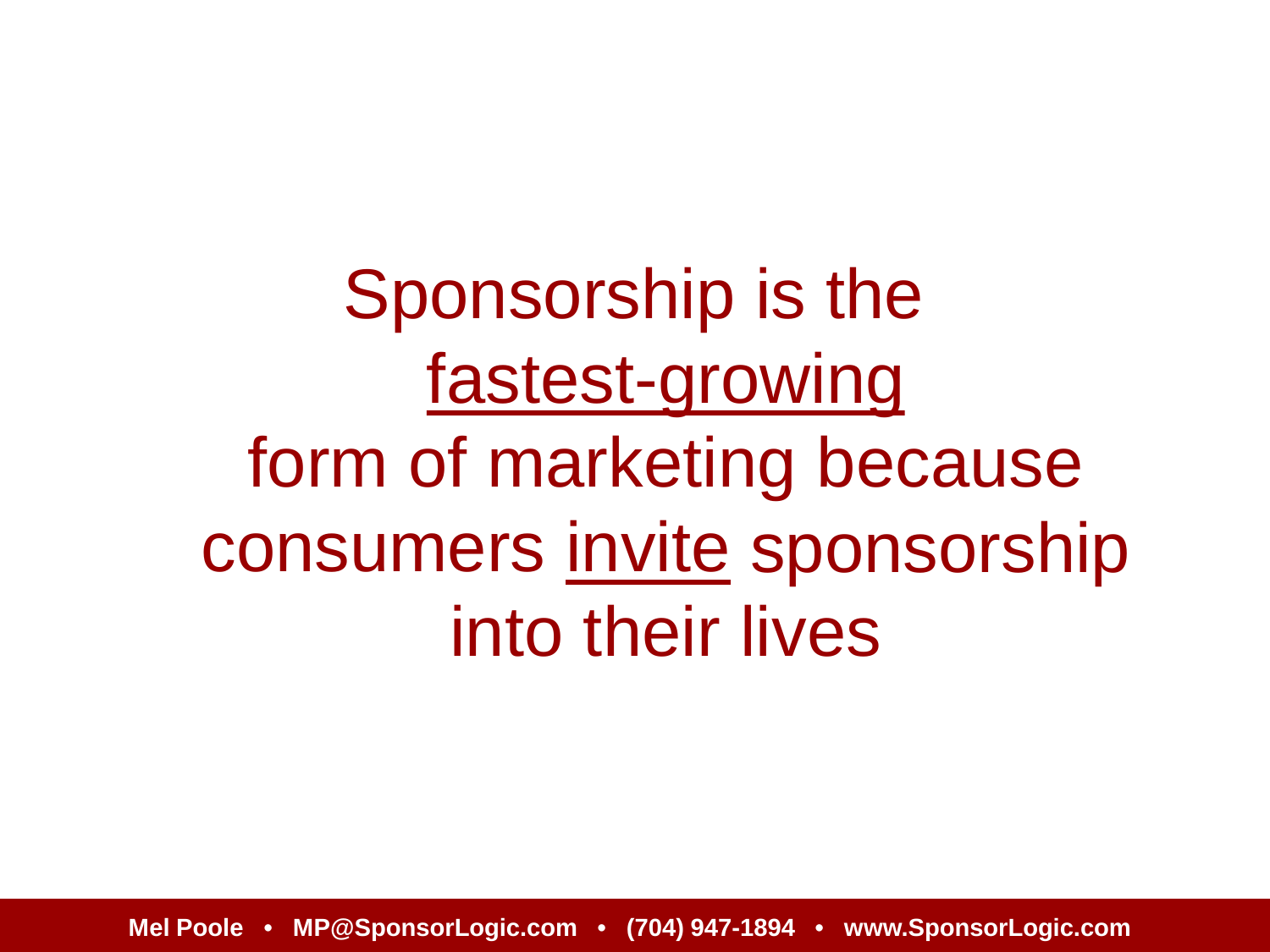### Consumers Trust Sponsorship More than Advertising

- Consumers believe that sponsors add value to their lifestyles & interests
- Consumers are open to relationships with companies that compliment their lifestyles

Sponsorship is one-to-one marketing on a mass scale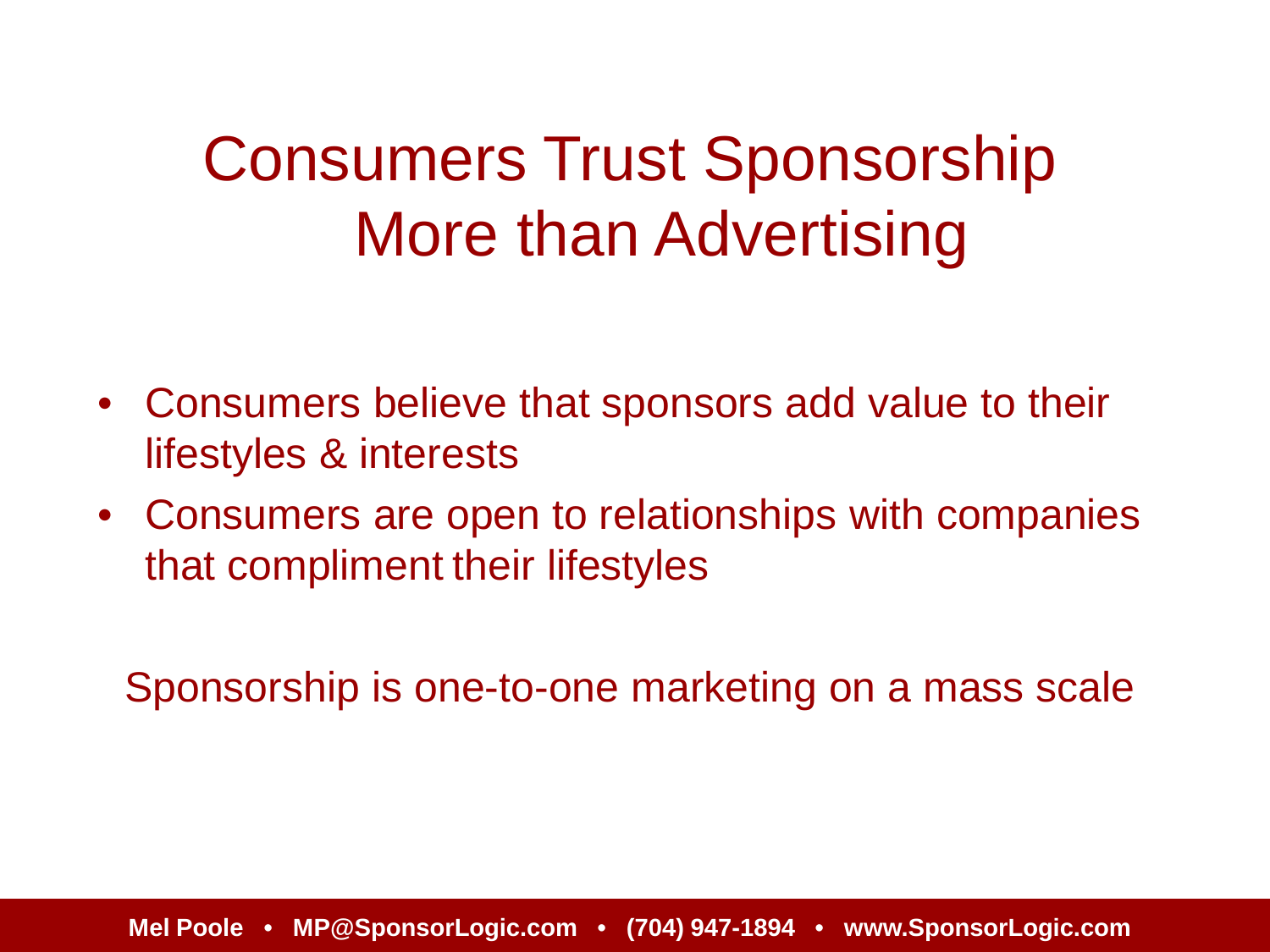#### Sponsorship Spending Trends

**Mel Poole • MP@SponsorLogic.com • (704) 947-1894 • www.SponsorLogic.com**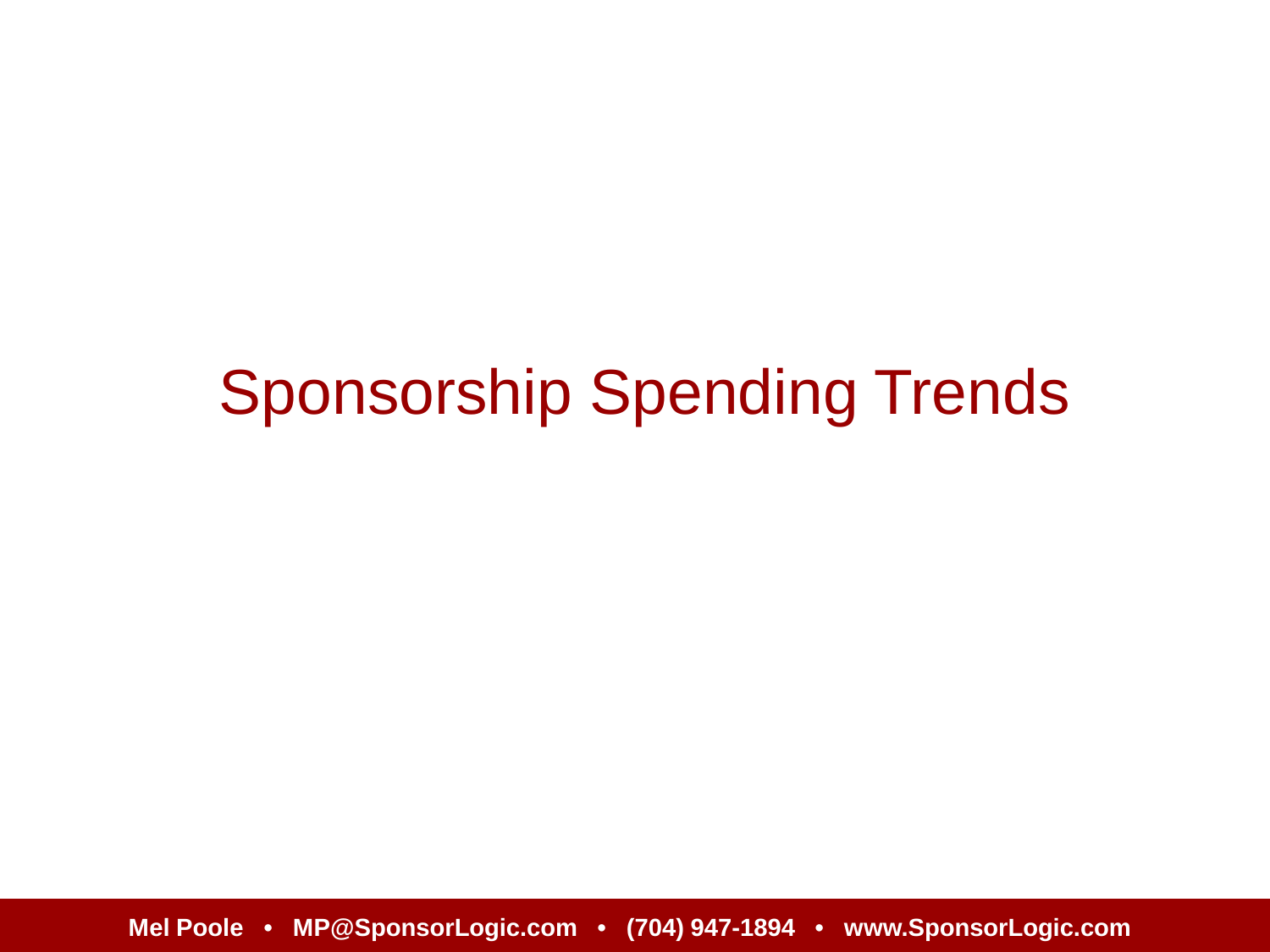#### North America Sponsorship Spending

- 1995 rights fees: \$4.7 billion
- 2000 rights fees: \$8.7 billion
- 2006 rights fees: \$13.4 billion

- 
- 

#### Sponsorship spending is growing at about 10 percent annually

Sponsorship Industry stats courtesy of IEG, Inc.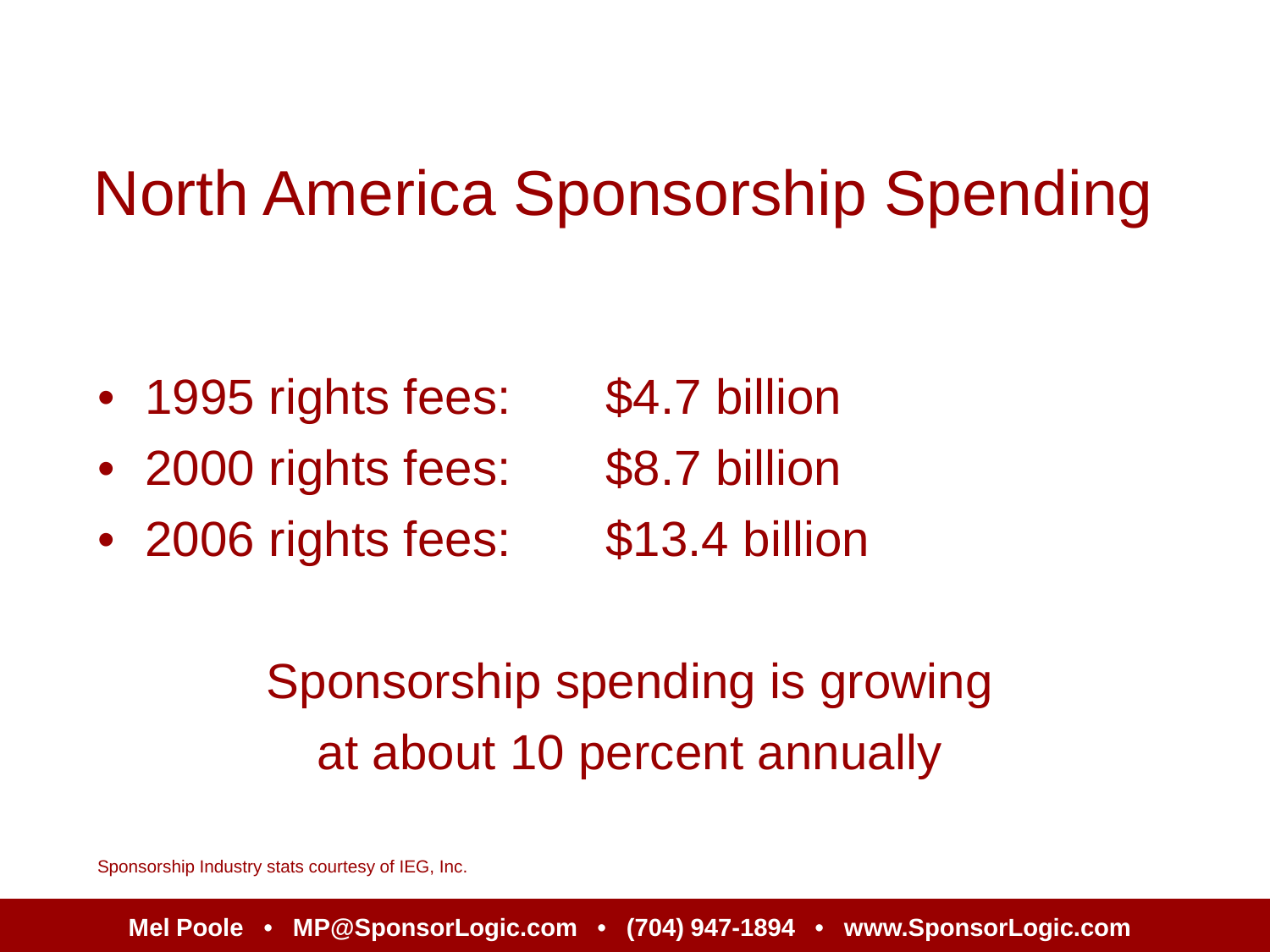# 'Big Spender' Consumer Categories

- Non-alcoholic beverages
- Automotive
- Banks
- Beer
- Telecommunications
- **Specialty Retail**
- Food
- Financial Services
- Hotel
- Airline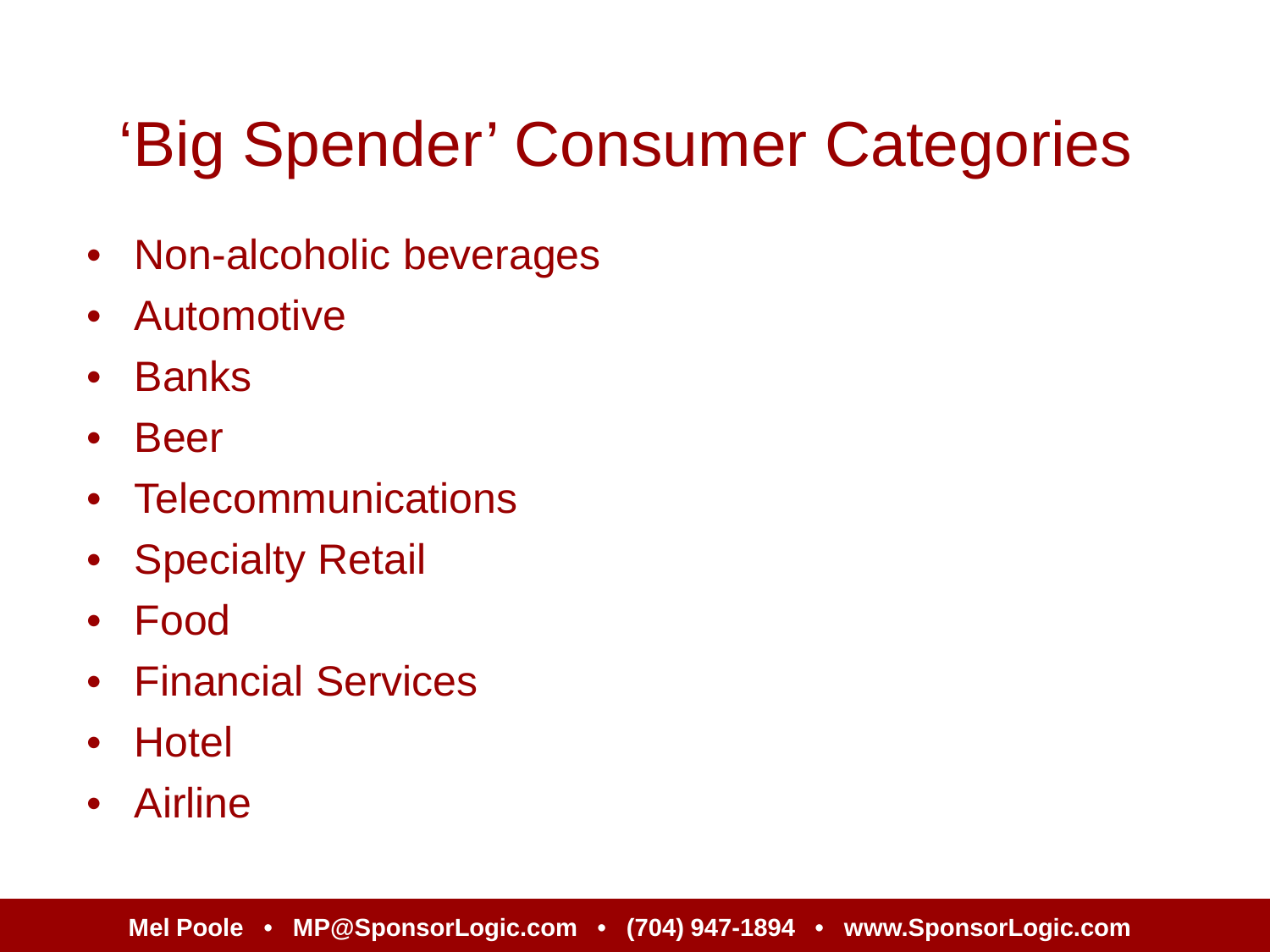North America Sponsorship Spending, Including Activation Expenditures

• Recap 2006 rights fees: \$13.4 billion

But…

- Average additional activation (promotional) spending is \$1.70 on top of each dollar spent on rights fees
- 2006 activation spending: \$22.8 billion
- Est. 2006 total sponsorship spending: \$36.2 billion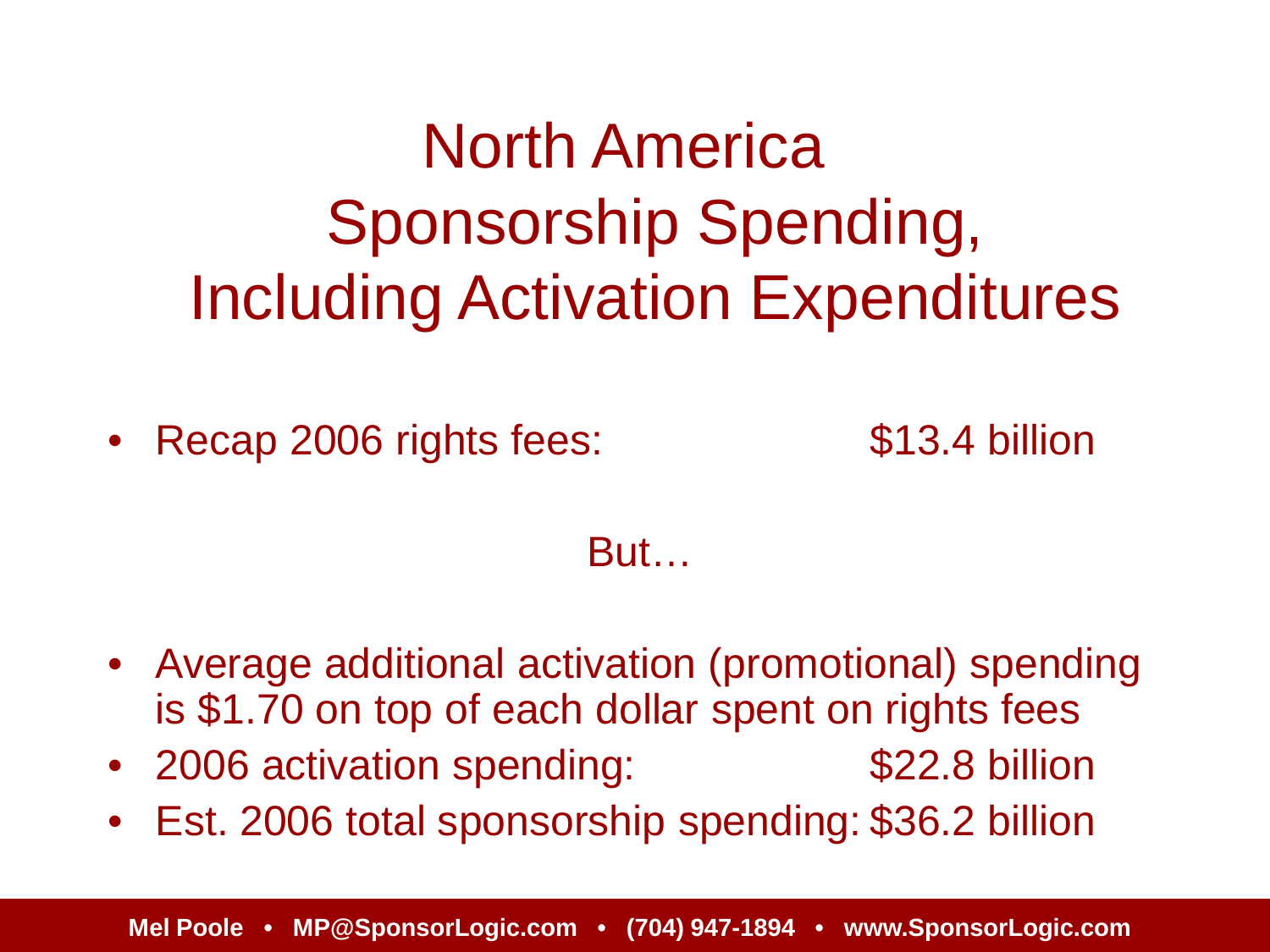# Associations and Membership Organizations 2006 Sponsorship Rights Fee Revenue

- Recap: 2006 industry-wide North America sponsorship rights fees: \$13.4 billion
- Associations & membership organizations: 3 percent, or \$40 million
- Total association & membership organization sponsorship spending, including activation & promotion: \$108 million
- Associations & membership organizations are the most under-leveraged sponsorship property category!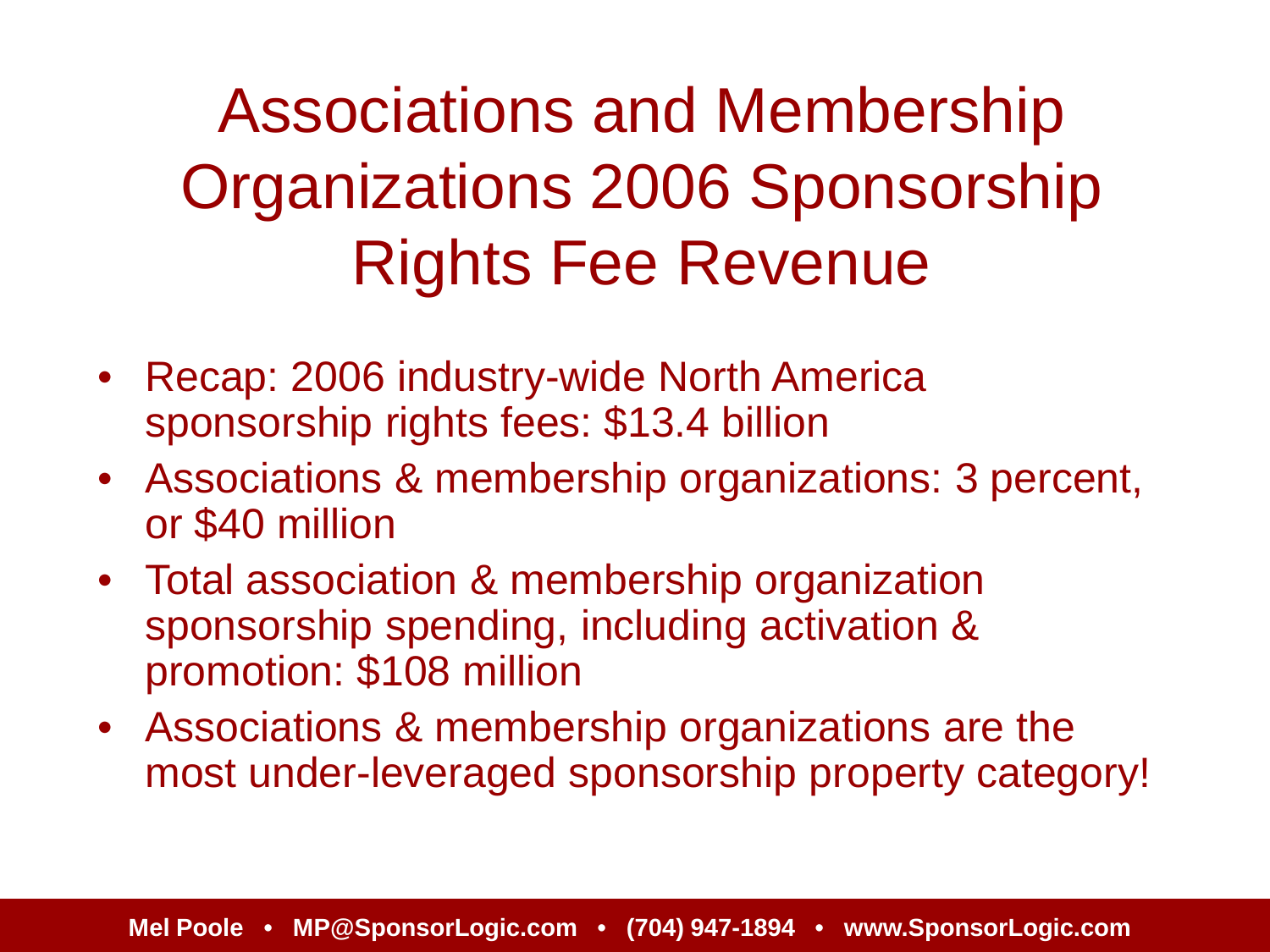# Key Sponsor Objectives

- Drive sales (through direct sales & lead generation)
- Enhance/create brand awareness
- Showcase/sample/display/demonstrations
- Enhance/create/extend relationships with customers (via database capture & two-way communication with prospects)
- Product/brand/service differentiation

Baseline monetized expectation of \$1.30 returned for every \$1 spent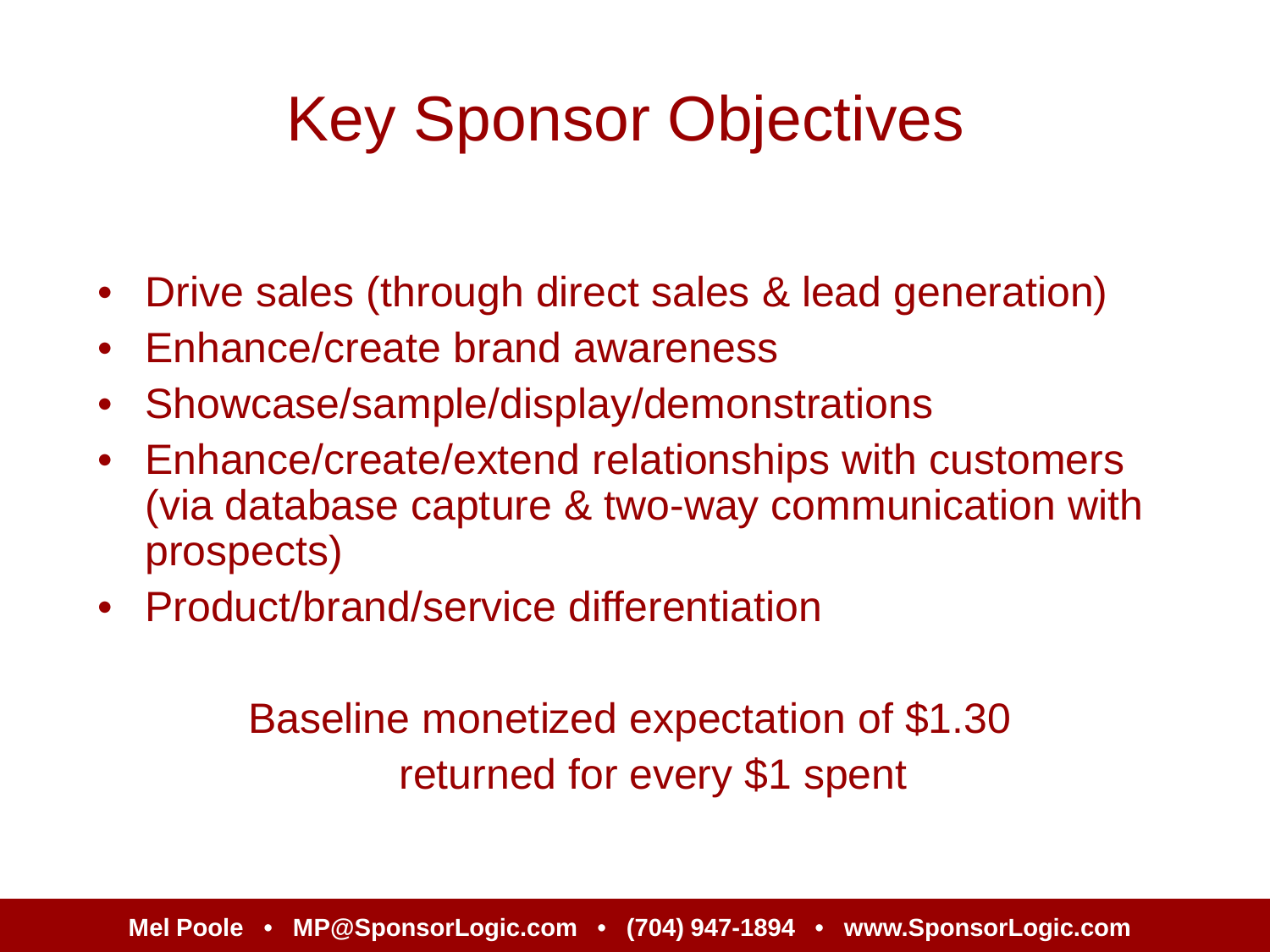# What Sponsors Expect From Properties

- Right to repetitive communication with customers
- Media presence wherever possible, through print, web, TV, radio, banners, ads, merchandise, etc.
- Hospitality, tickets, special access
- 'Favored' designation & access to property marks
- Access to personalities/spokesmen/celebrities/leaders
- Physical space
- Protection from competitors where possible
- Enthusiastic assistance with implementation of sponsorship
- Enthusiastic assistance with measurement, post-event reports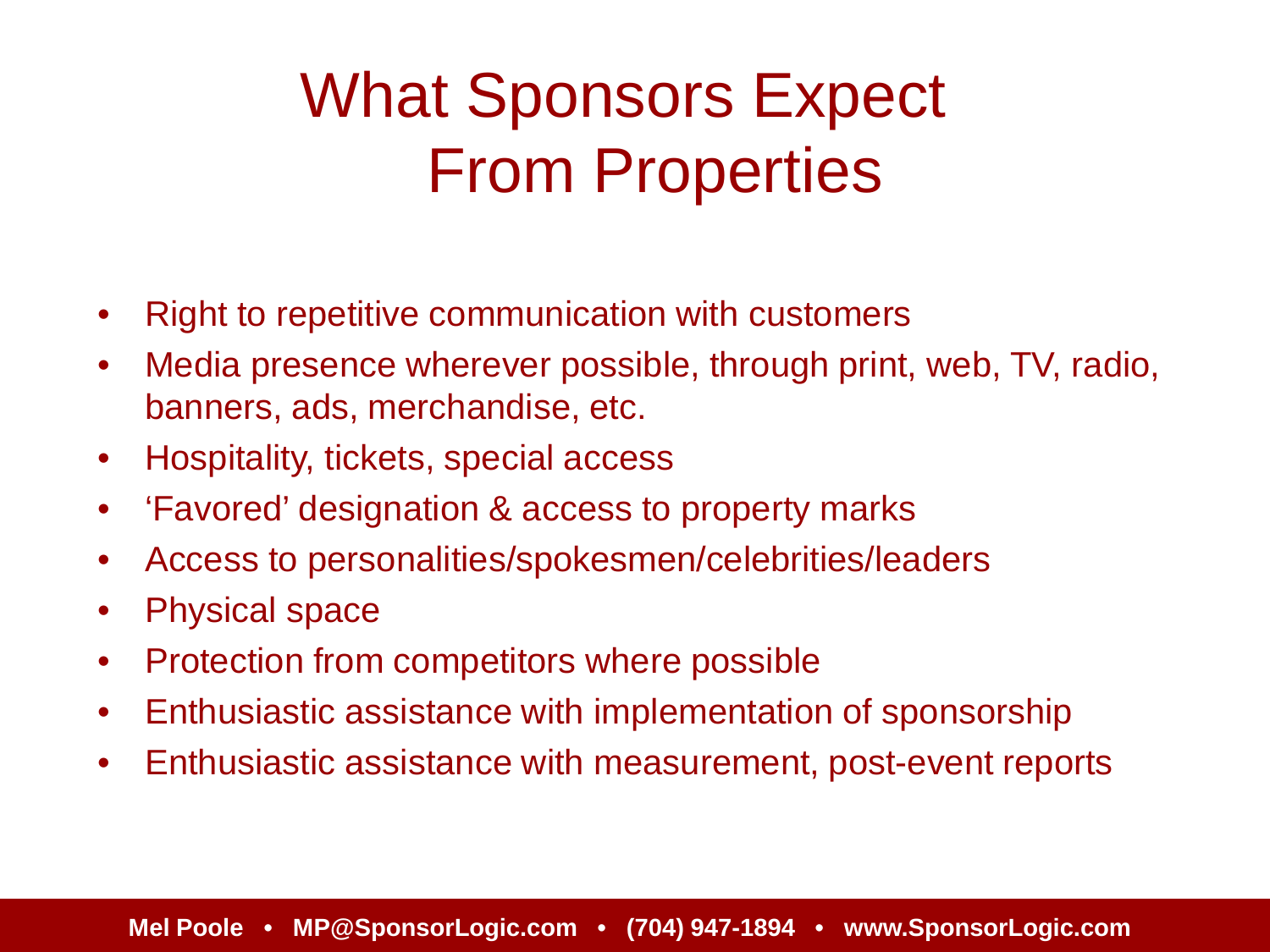## Automotive Manufacturer Sponsorship Examples

- Honda Indy Racing League, Indy 500, F-1
- Infiniti Indy Car & sports car racing
- Toyota NASCAR & NHRA drag racing

#### These sponsorships make sense for car companies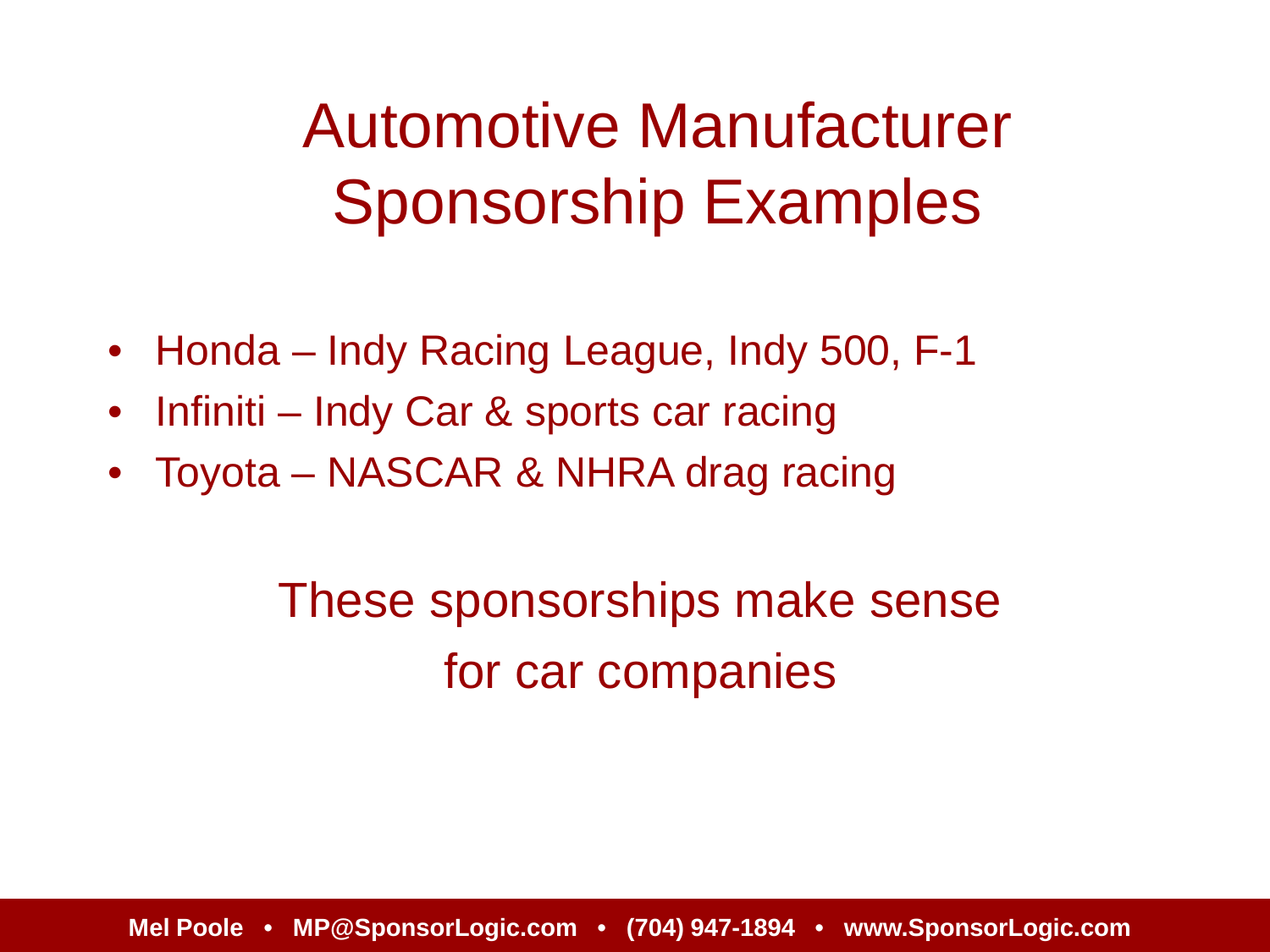#### But What do These Sponsorships Have to do with Cars?

- Honda Aquarium of the Pacific, Los Angeles Marathon, New Orleans Jazz & Heritage Festival, Honda Civic Tour 2007 featuring Fall Out Boy
- Infiniti Sonoma Jazz Festival, Taste of Rhode Island, Chicago Symphony Orchestra
- Toyota & Lexus Lifetime Fitness Triathlon, USA Swimming, Paul McCartney USA tour, Avant Guardian Fashion Photography competition, Variety Screening Series Los Angeles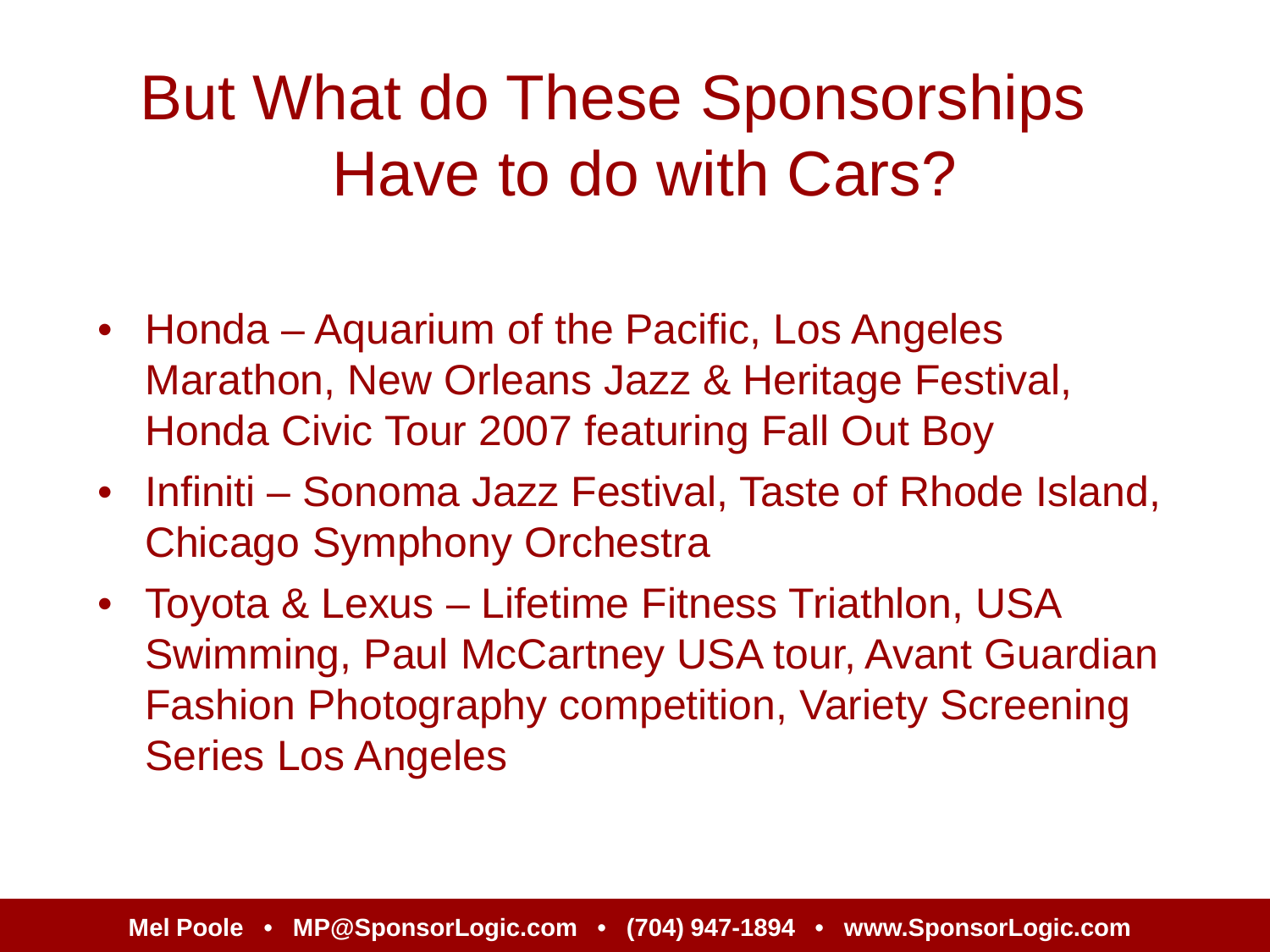More Sponsorship Commitments to Events Outside Sponsors' Core Product and Sales Areas

- FedEx St. Jude Classic (PGA Tour): 75 percent of FedEx hospitality guests with purchasing authority said they'd increase their FedEx spend after a weekend as FedEx's guests at the tournament
- Qwest Communications increased 2006 productspecific market-area share 36 percent over two months with sponsorship of USA Speedskating
- BMW's 2005 total sponsorship spend: \$3 million
- BMW 2007: \$11 million, huge golf commitment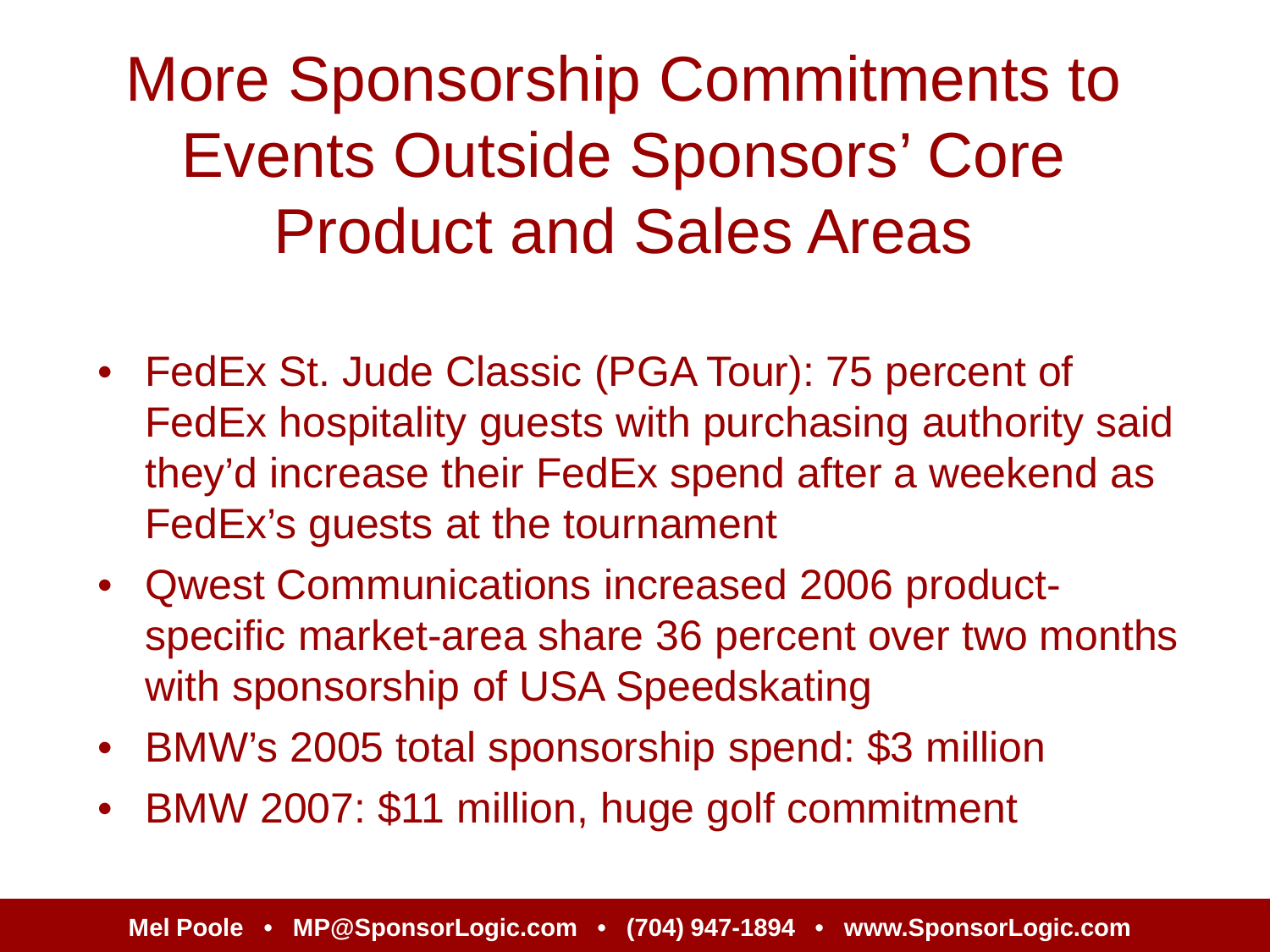## What Do These Sponsorships Have in Common?

- They're all about building customer relationships based on lifestyle-interests of largely affluent customers
- They prove that sponsorship works outside the core business categories of smart sponsors
- Guess what properties deliver affluent customers better than the PGA Tour, the Olympics, NASCAR, NBA, NFL, NHL – Clubs!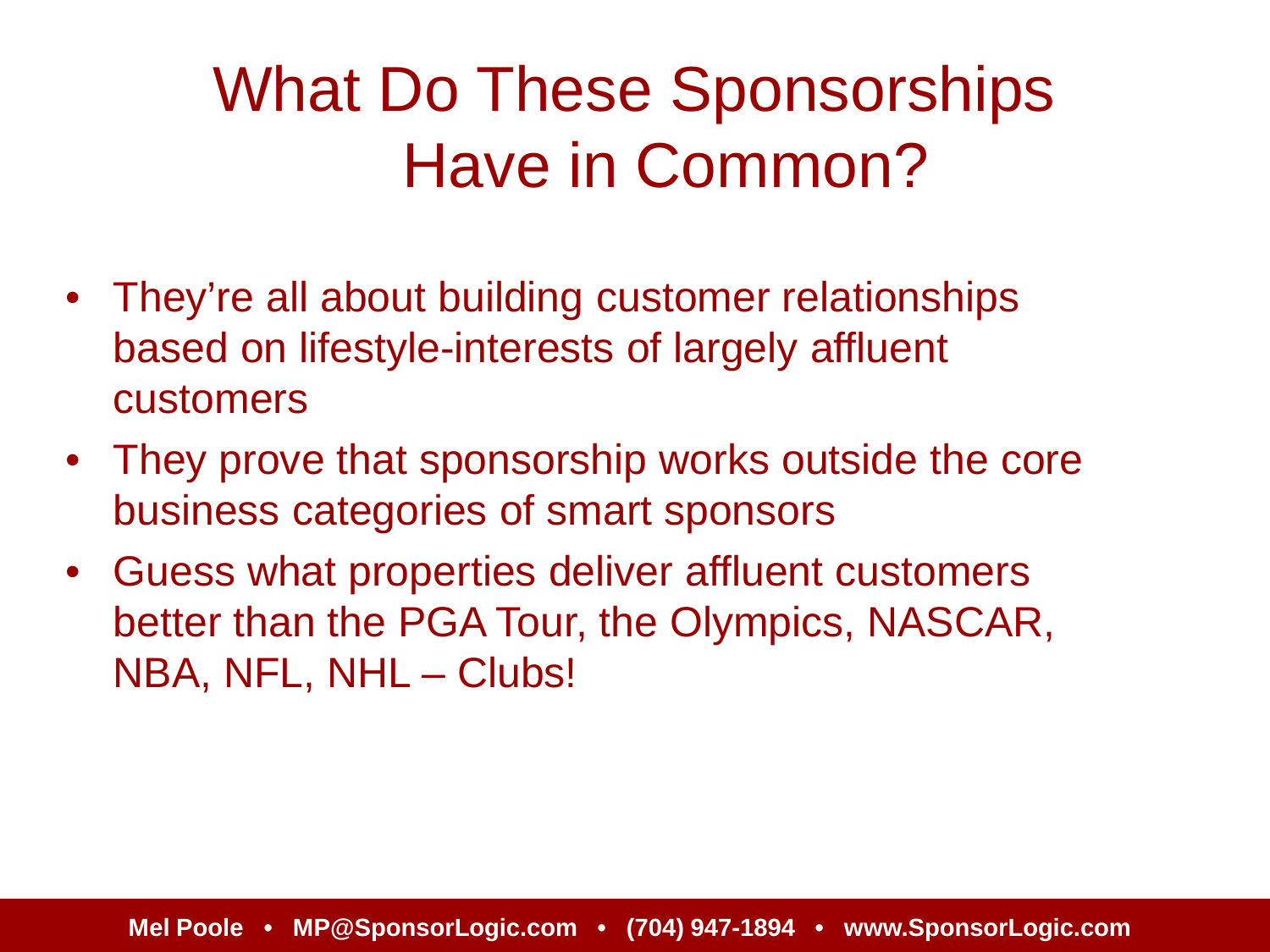Demographics of Golf and Tennis Enthusiasts Who Belong to Country Clubs

• Mean income of multi-member households in U.S.: \$70,611 -- College grads & post-grad: 24 percent

Compared to club members who play golf & tennis:

- **Golf members: Mean HH income: \$122,662… Golf college grads & post-grads: 47 percent**
- **Tennis members: Mean HH income: \$142,305… Tennis college grads & post-grads: 67 percent**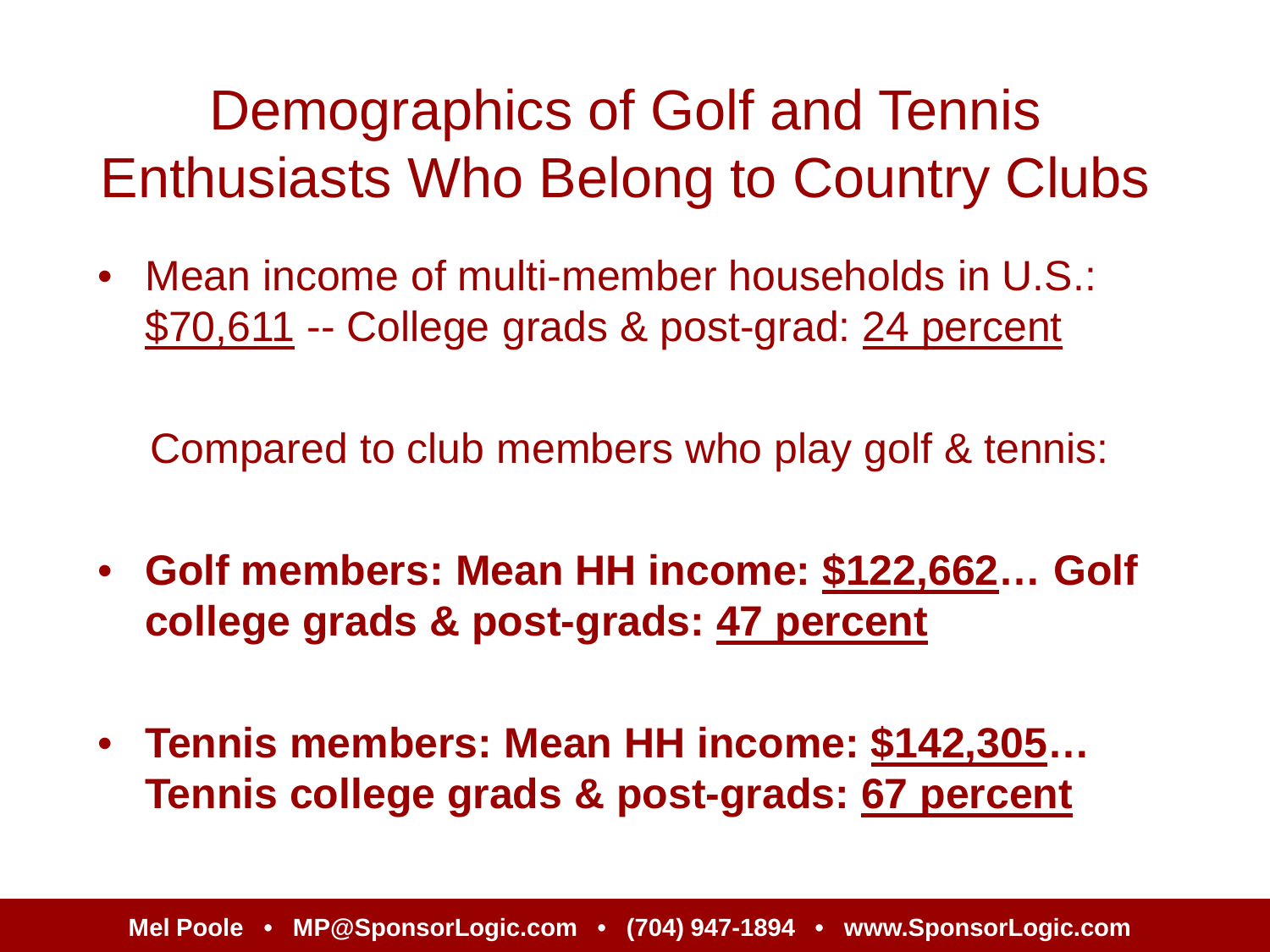#### The Good News

- Your members trust you
- Local businesses trust you as good business partners & valuable community members
- You have access to economic decision-makers in employed, affluent member & patron households
- You deliver prospective customers with clustered interests predisposed to the needs of your sponsors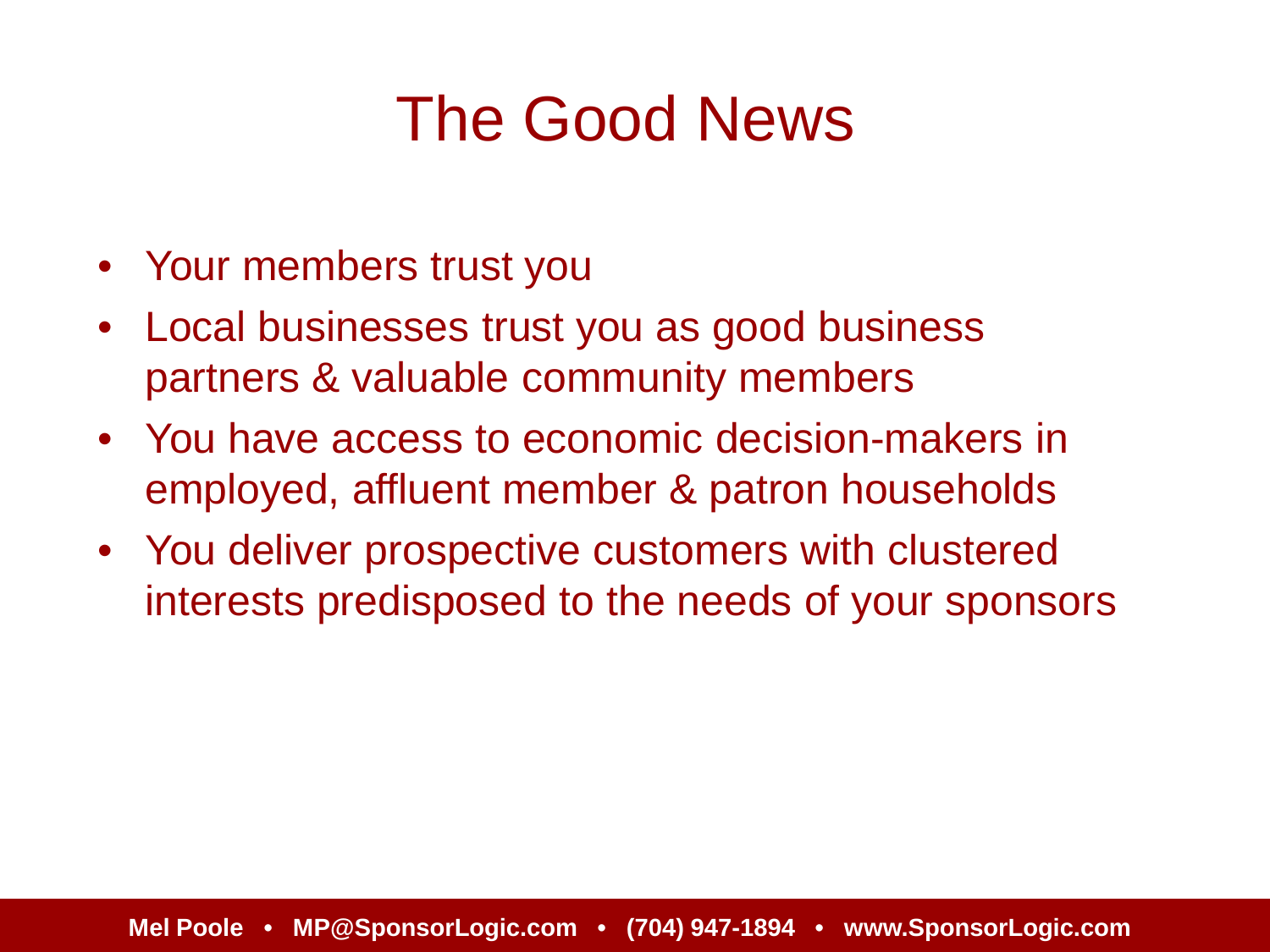# The Really Good News – You and Sponsors Are Motivated!

- You own the real estate, communication channels, timing, amenities, access to customers
- You have the resources to create whatever's necessary for the benefit of sponsors
- Sponsors are tripping over themselves to establish relationships with the demographic profile of club members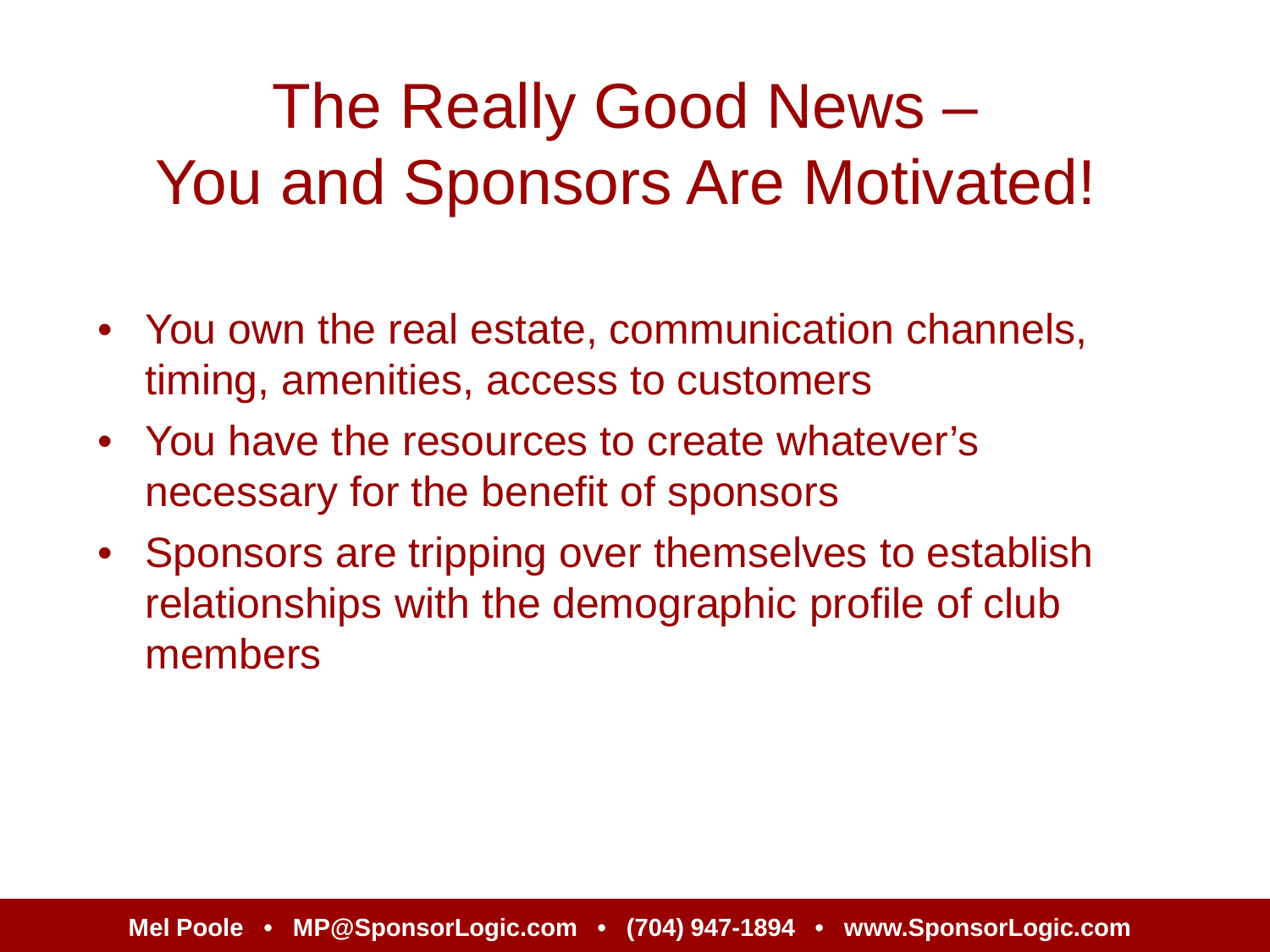## Better News Yet – What's in it for You?

- Benefits that are valuable to the members
- New, renewable, long-term revenue stream
- Building stronger relationships with the business community, leading to more sponsorship support in the future
- Enhancing the membership experience, which translates to more loyal members, higher renewal rates, less expensive member recruitment, a more active membership and more positive club 'buzz'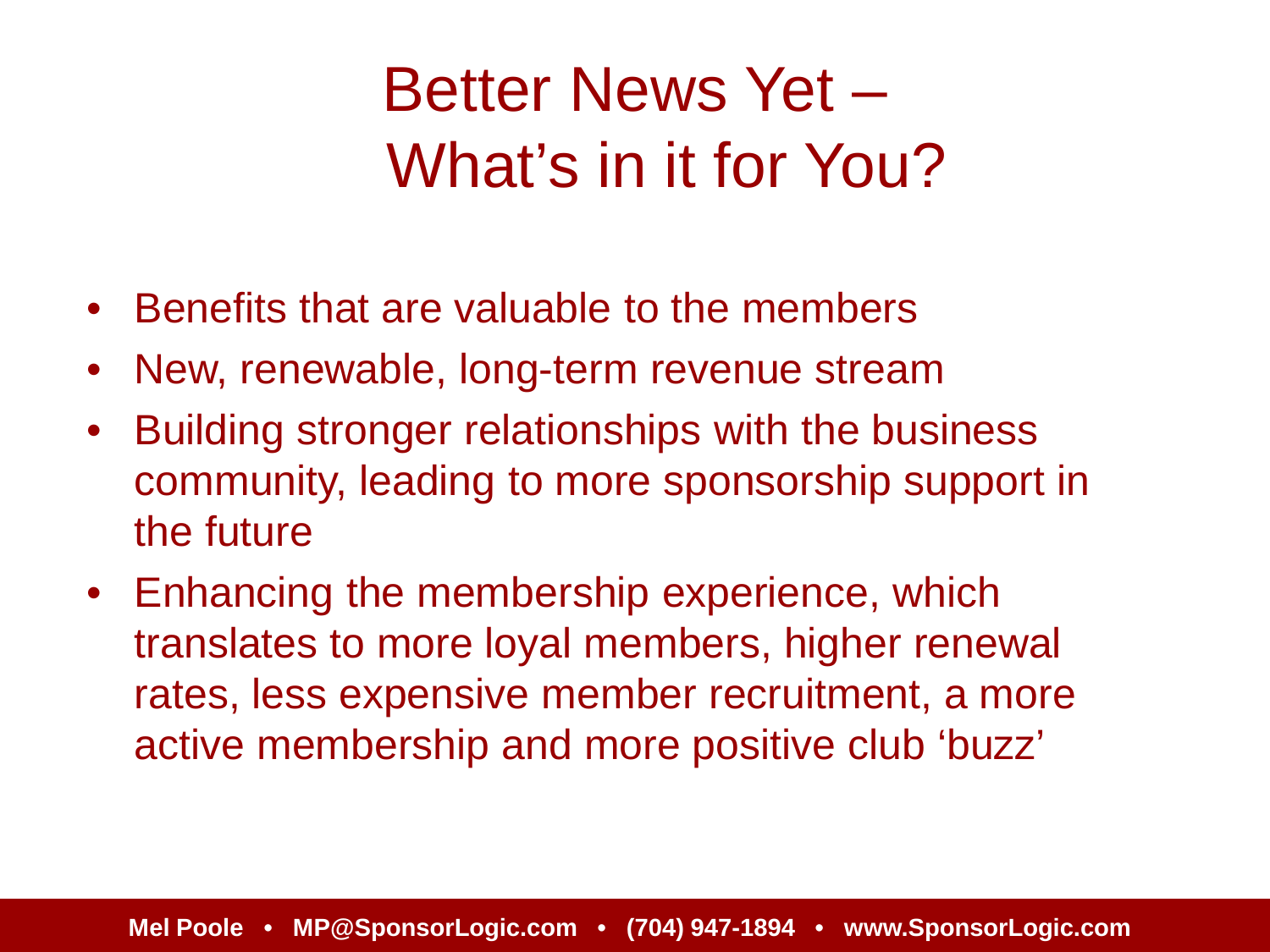#### Bottom Line

Club members are the most desirable, accessible demographic segment in America, and clubs control the marketable assets that sponsors are willing to pay for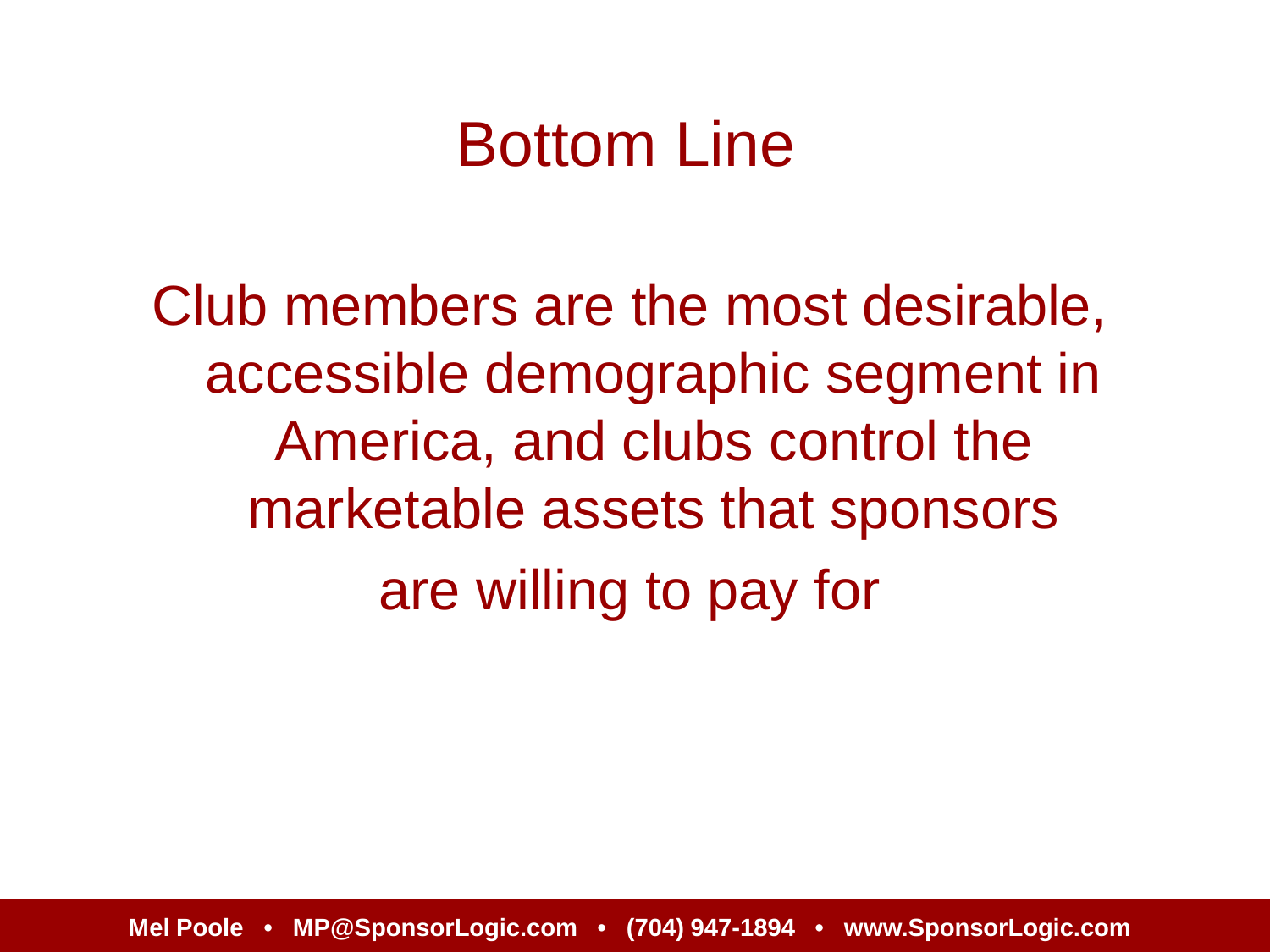#### But Keep In Mind…

The club must stay in complete control of all aspects of your sponsor relationships, including the means, the reasons, the timing and the tone in which they reach out to your members.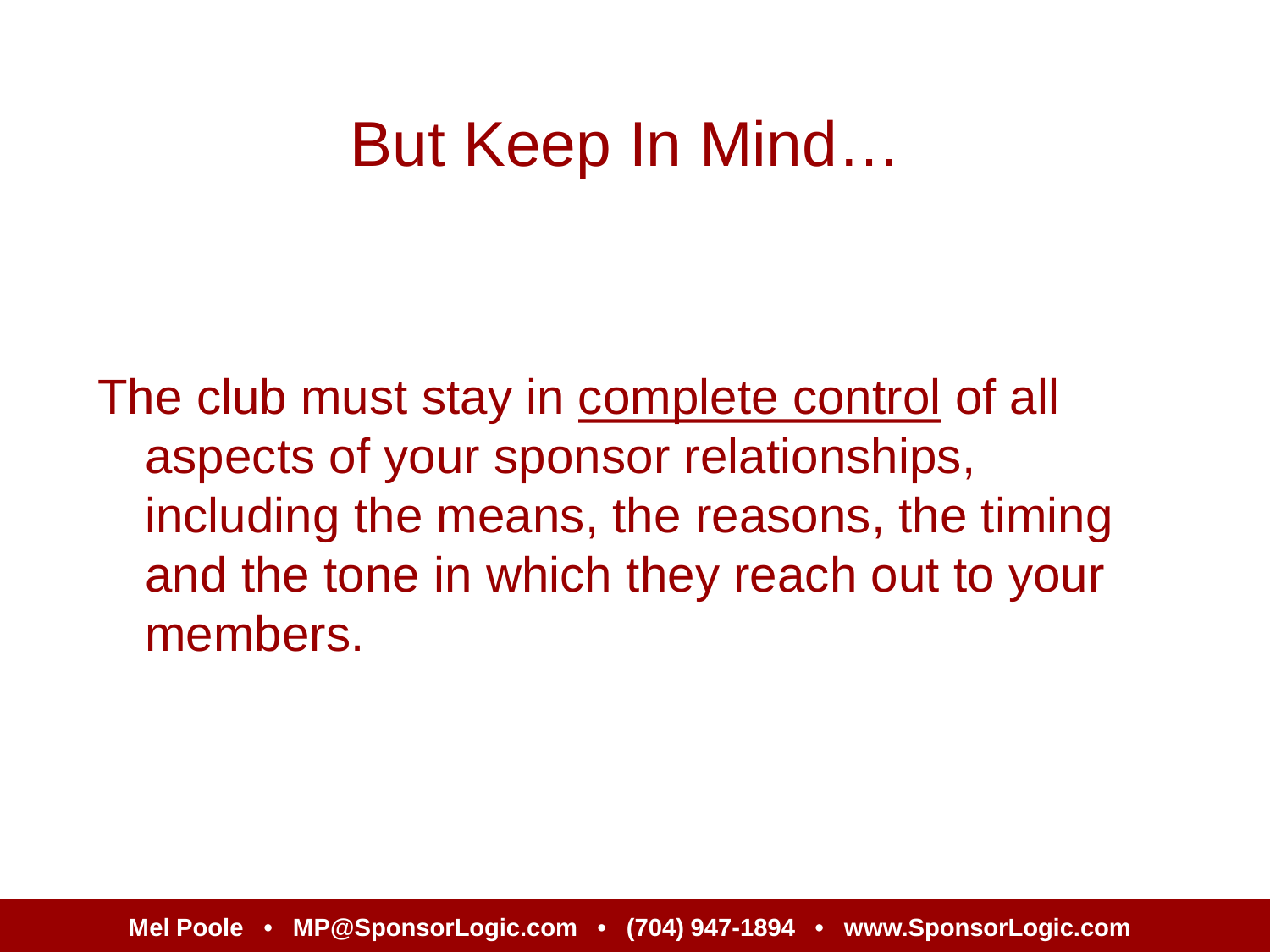## What Are the Assets That Clubs Have to Sell?

- Physical spaces that can be conformed to the sponsorship green areas, lobbies, foyers, meeting & banquet rooms, entrances, exits, merchandise shops, bars, restaurants, playgrounds, golf course, tennis/handball/squash courts, etc.
- Events (sports tournaments, member parties, seminars, etc.)
- Publications newsletters, Email notices, postings
- Permanent & temporary naming rights
- A sense of community among members
- Ability to segment and attract different groups of members through events such as wine tastings, film & book clubs, local speakers bureaus, political discussion groups, local civic & hobbiest club meetings, cooking classes, poker tournaments & athletic events.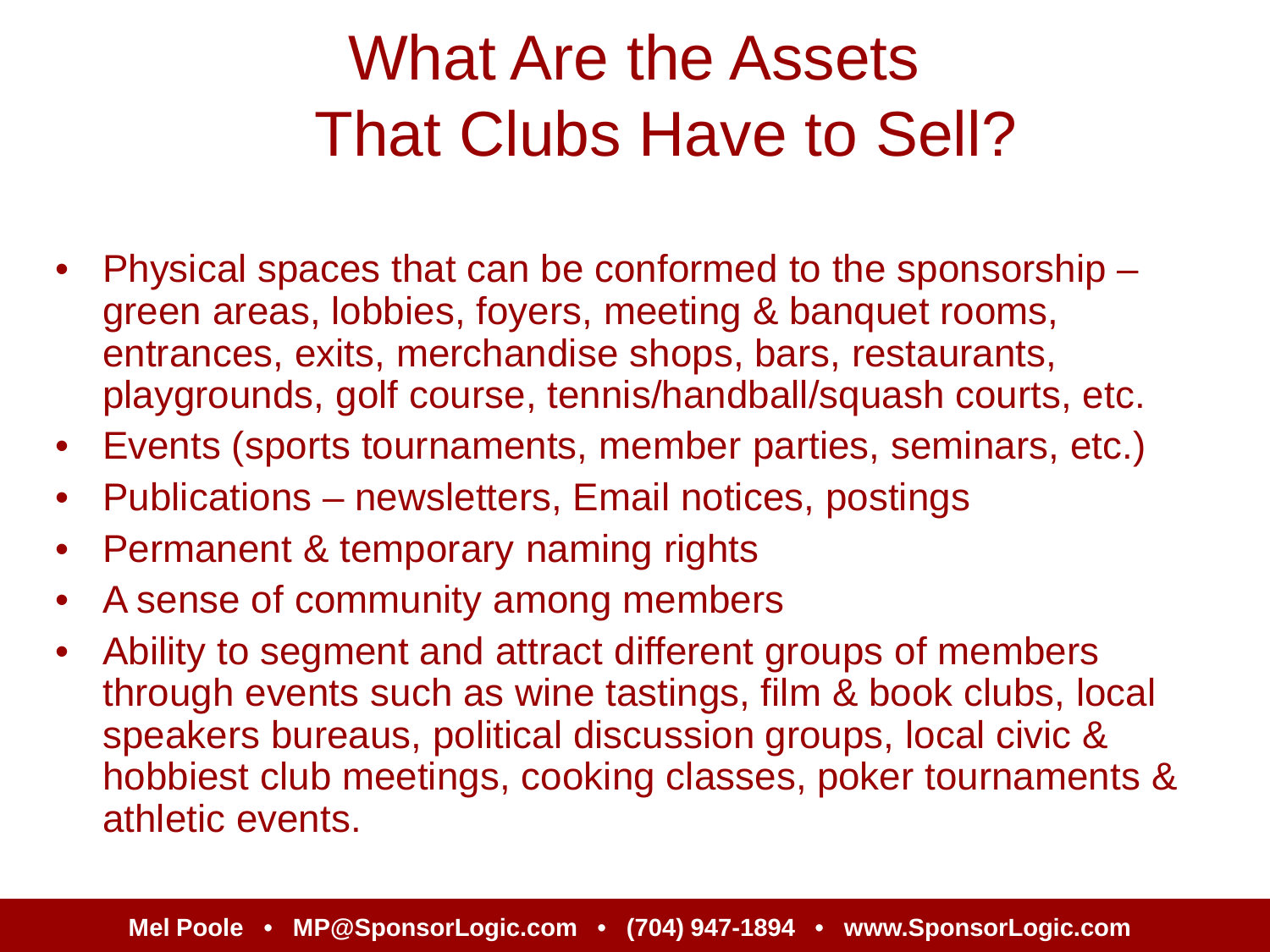Potential Sponsors That Are Attracted to Affluent Club Members

- Luxury Automobiles
- Banking & Personal Wealth Management
- Winemakers
- Jewelry & Watch Retailers
- Upscale Retailers (clothing, kitchen equipment, etc.)
- Home & Business Insurance Providers
- Business Brokers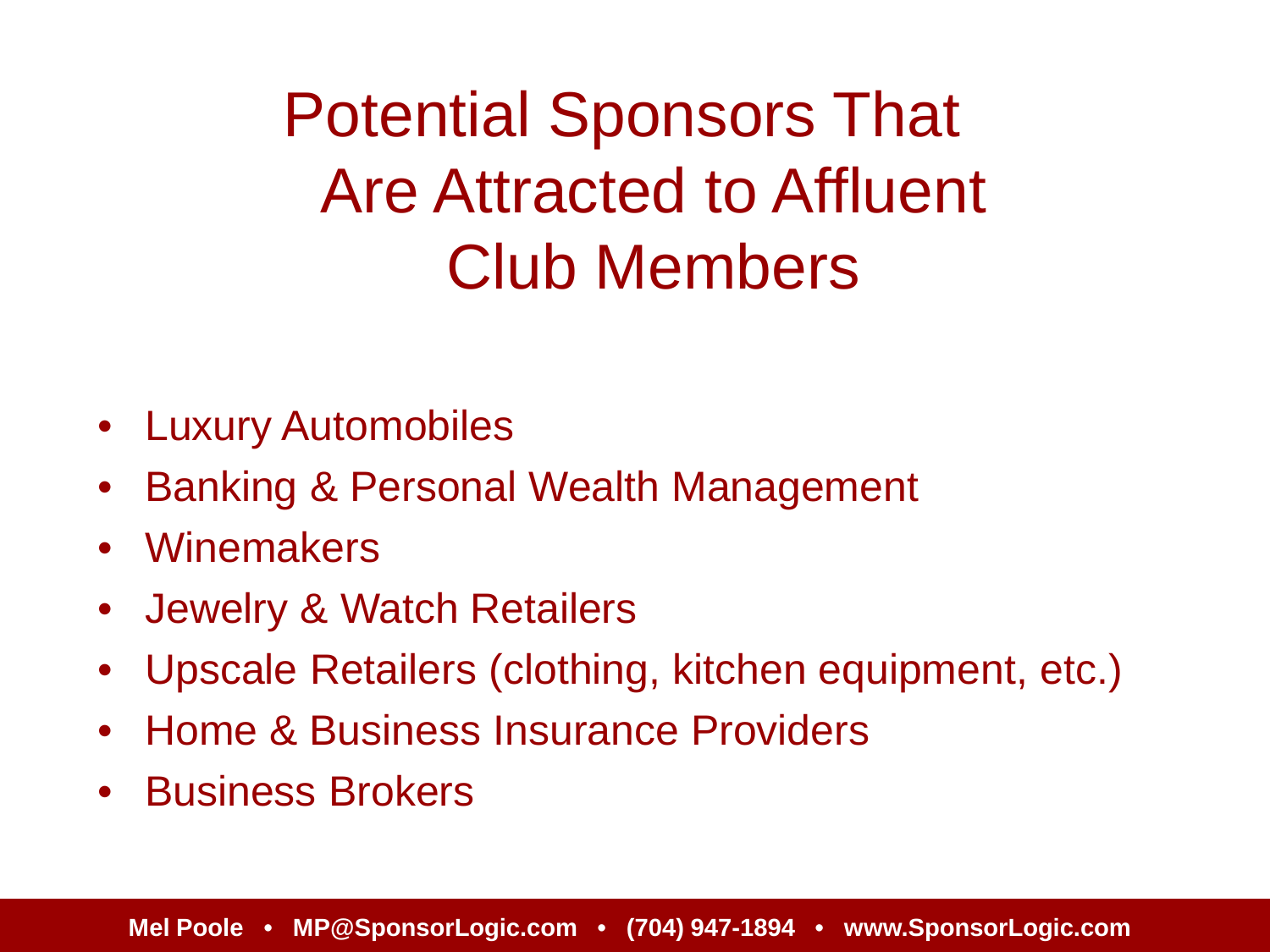#### Potential Club Sponsors, con.

- Builders
- Real Estate Services
- Luxury Home Furnishings
- Residential & Business Security Services
- Healthcare Providers
- Wireless Telecom Providers
- All Upscale 'Do it for me' Services
- All Luxury Goods Products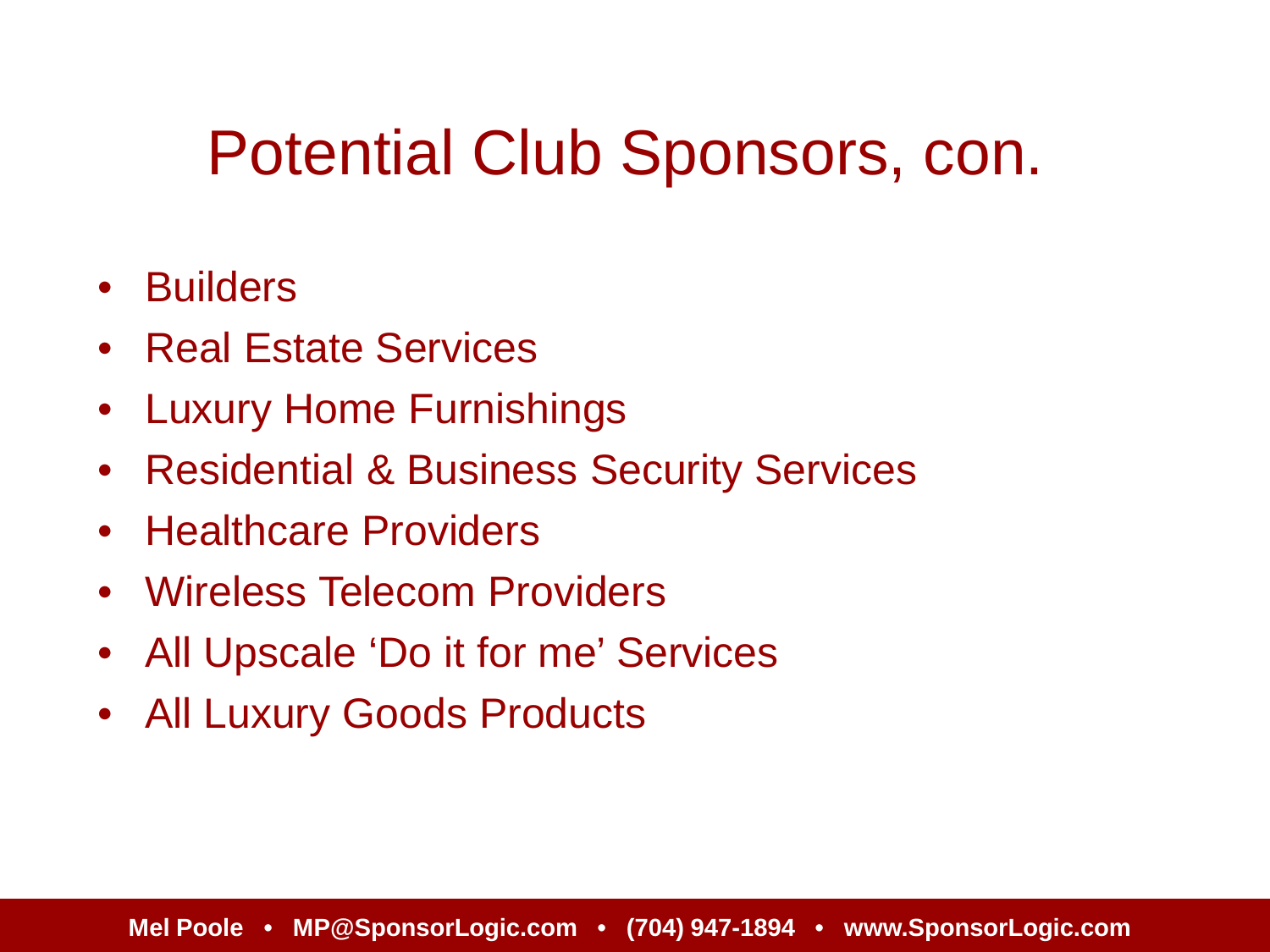#### Typical Agreement Expectations

- Visibility, value, communication, behavior, measurement, scale-ability (sound familiar?)
- Category exclusivity
- 'Ownership' of a proprietary area
- ID in publications, digital & print
- Presence at club events
- Reasonable, tasteful signage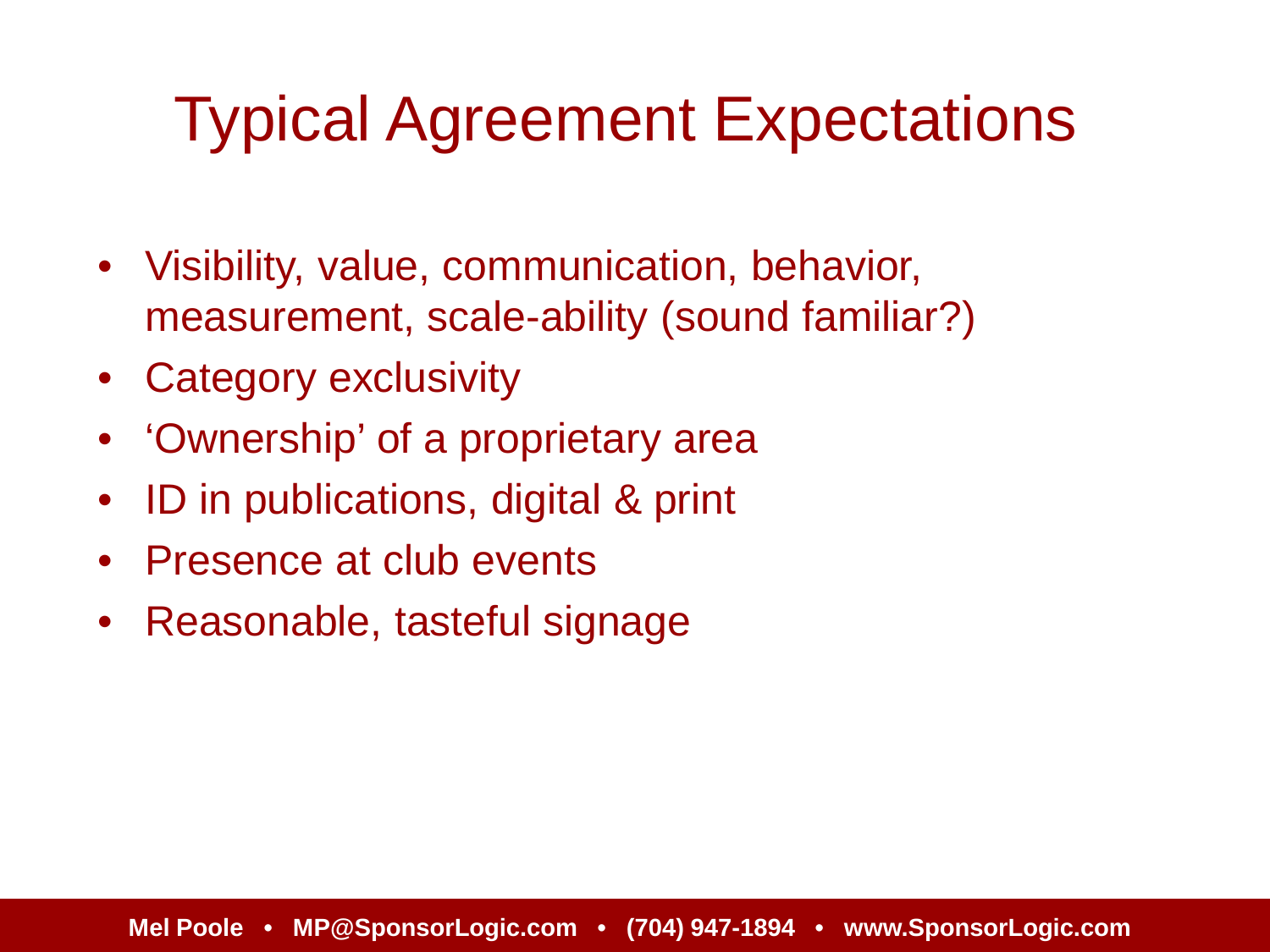#### Typical Agreement Expectations, con.

- Display/demo/sampling space
- Right to host special events
- Three-year deal (two years with one option year)
- Payment schedule of 40-30-30 percent per year
- Ability to communicate value to, and network with, members/patrons
- Soup-to-nuts "Do it for them" full service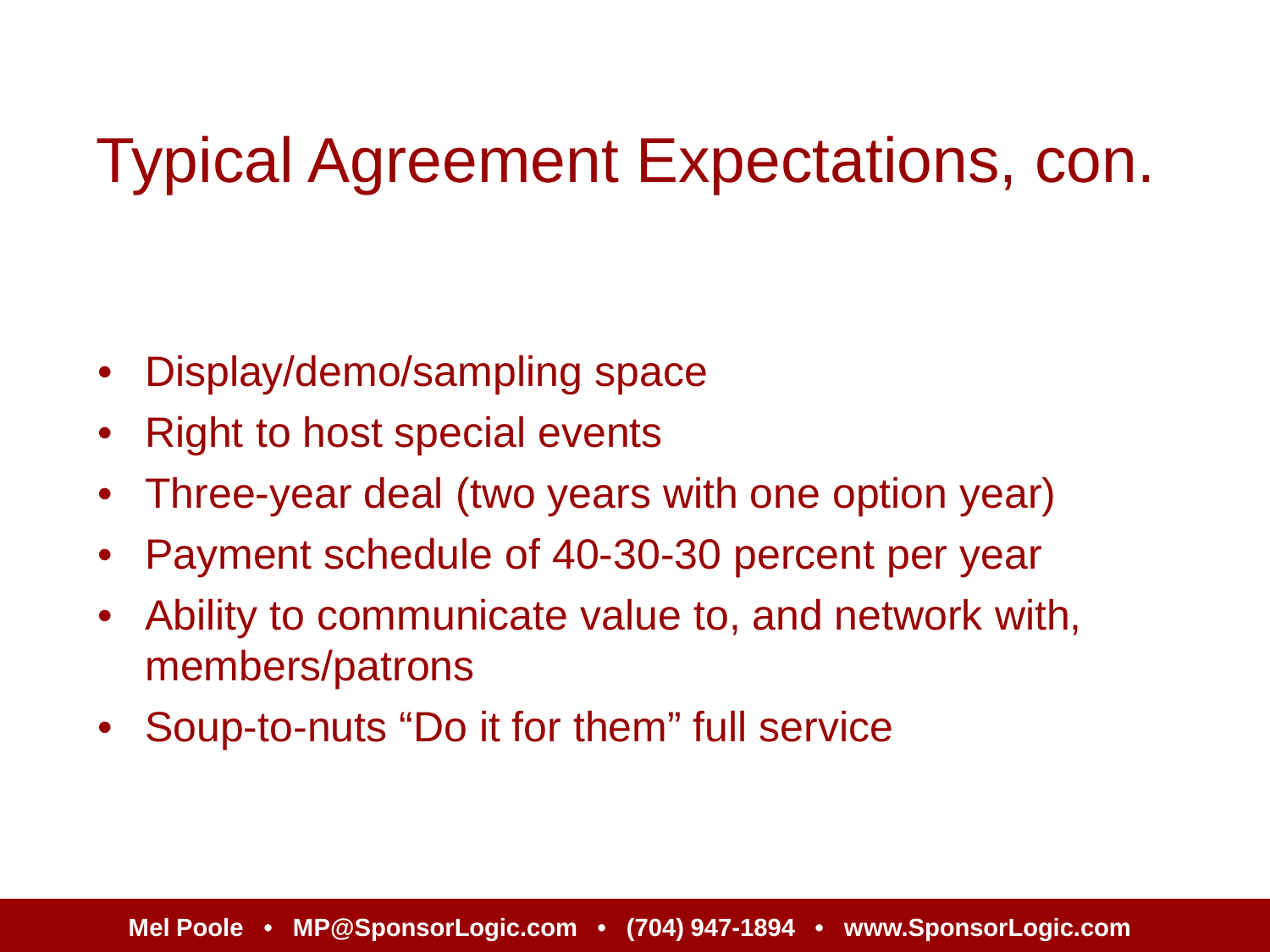Why Sponsorships Succeed – Measurement, the Key to Longevity

- Install a mutually agreeable measurement mechanism, parameters & frequency early in the process
- Prioritize the measurement parameters
- Measure visibility, value to consumers, internal leverage, communication effectiveness & the means through which the sponsorship shaped consumer behavior
- Assign specific responsibility to property and sponsor
- But the property must take charge!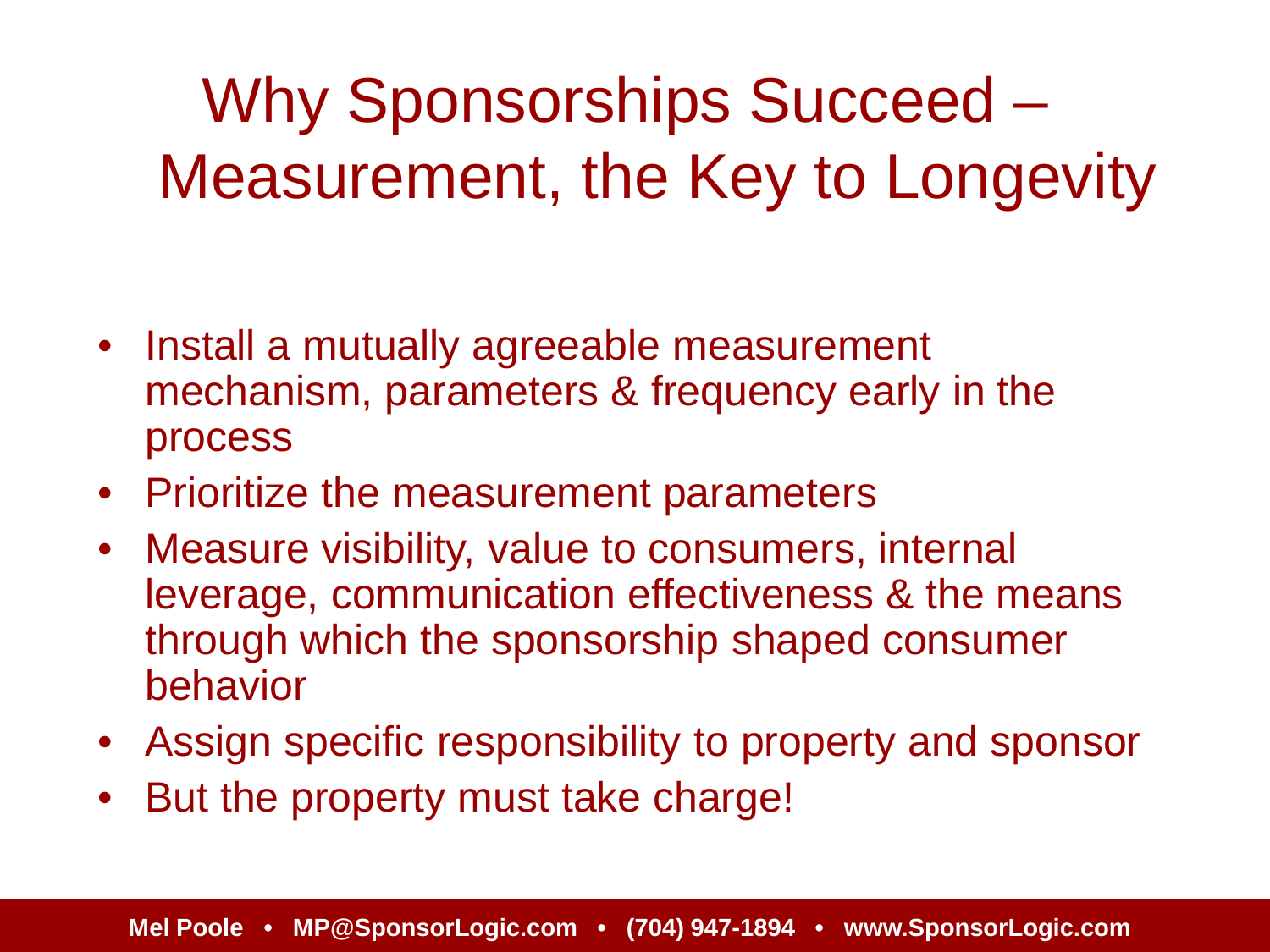# Why Sponsorships Fail

- Number one reason: Failure to measure & report (80) percent of \$1m+ sponsors spend less than \$10,000 per year on measurement)
- Lack of understanding by sponsors & properties
- Lack of proper administrative support by sponsors & properties
- Changes in executive leadership (both sides)
- Failure to evolve sponsorship to meet new business challenges
- Complacency, laziness, lack of communication & cooperation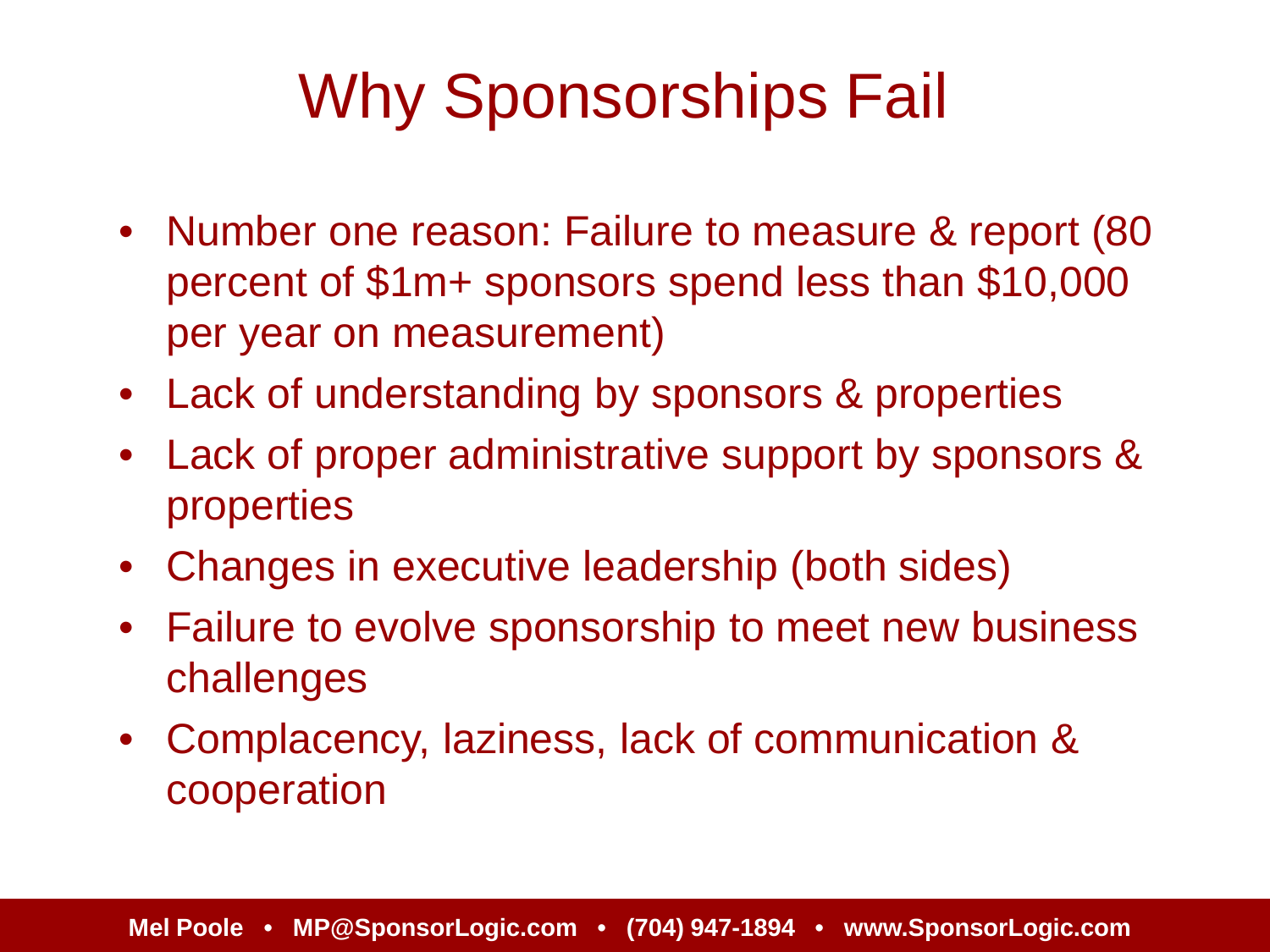# The (Hypothetical) Cadillac Golf Championships at Bushwood Country Club

The largest local Cadillac dealer makes a deal with Bushwood CC to become "Official Sports Luxury Car of Bushwood Country Club"

- Naming rights to the club championship, member-member and memberguest tournaments, and right to provide one-year car lease to winners
- Naming rights to the driving range, practice & teaching complex
- Permanent on-site display rights
- Privileged parking section close to clubhouse for Cadillac owners
- Access to special clubhouse events for Cadillac owners & prospects
- Right to host new model intros & test drives at the clubhouse
- Tasteful, low key presence & recognition at all Bushwood CC events
- Title sponsorship of club newsletter
- Pre-paid course rental for dealership's annual charity golf tourney
- Right to add Bushwood CC members to opt-in newsletter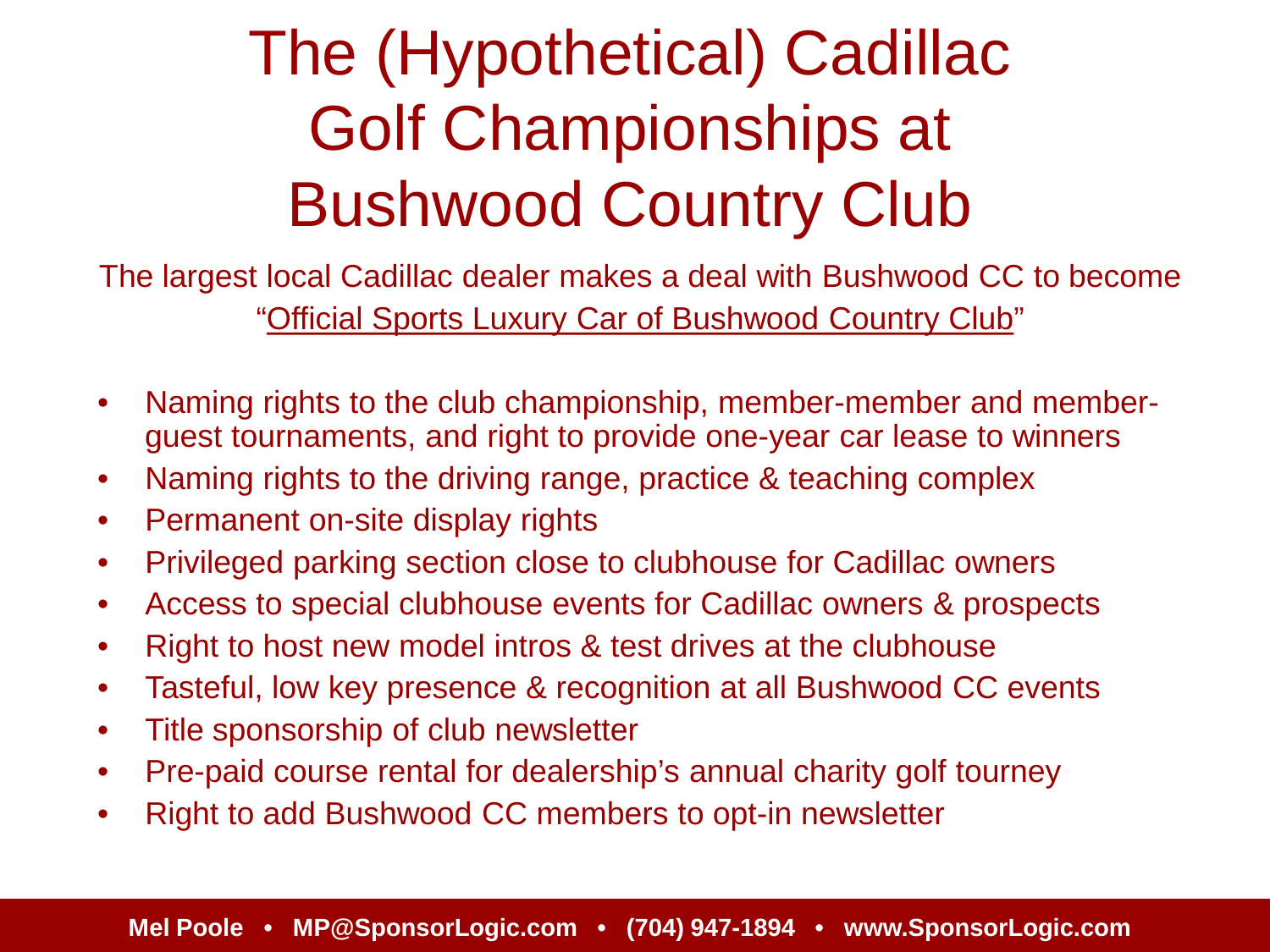#### The (Hypothetical) Cadillac Golf Championships at Bushwood Country Club presented by

Bank of America and Nationwide Insurance

Bank of America becomes the "Official Bank of Bushwood CC", and gets the club's banking business, clubhouse display rights, the right to hold members-only seminars on wealth management, estate planning, investing, business management, online banking, mortgage planning, home equity leverage, plus opt-in Email privileges to communicate with members, presenting status at clubhouse events and parties, and more.

Nationwide Insurance becomes the "Official Insurance Provider of Bushwood CC", and gets the club's insurance business, clubhouse display rights, plus the rights to hold members-only seminars on residential and business insurance, disaster planning, identify theft, automobile insurance for young drivers, defensive driving, evaluating insurance coverages, plus opt-in Email privileges to communicate with member, presenting status at events and parties, and more.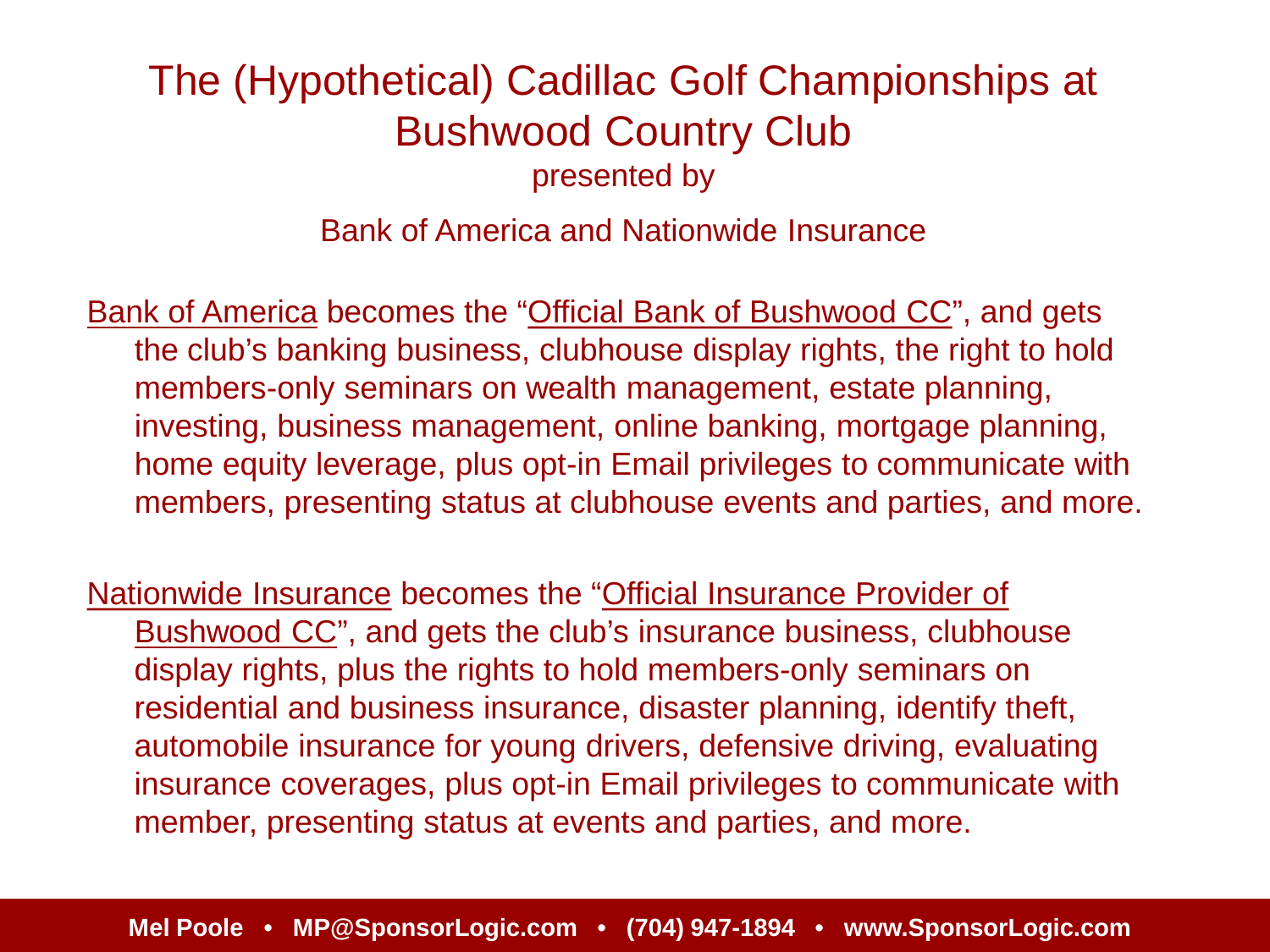#### The (Hypothetical) Cadillac Golf Championships at Bushwood Country Club presented by

Bank of America and Nationwide Insurance

#### **Hypothetical Rights Fee Structure**

- Cadillac pays \$74,500 per year to Bushwood CC
- Bank of America and Nationwide Insurance pay \$18,500 each per year to Bushwood CC
- Sponsors pay all hard costs such as food & beverage, signage, etc. over and above rights fees
- Total annual rights fees: \$111,500 per year plus added F&B
- Three-year deal equals \$334,500 in cash rights fees to Bushwood, requiring no additional capital expenses or employees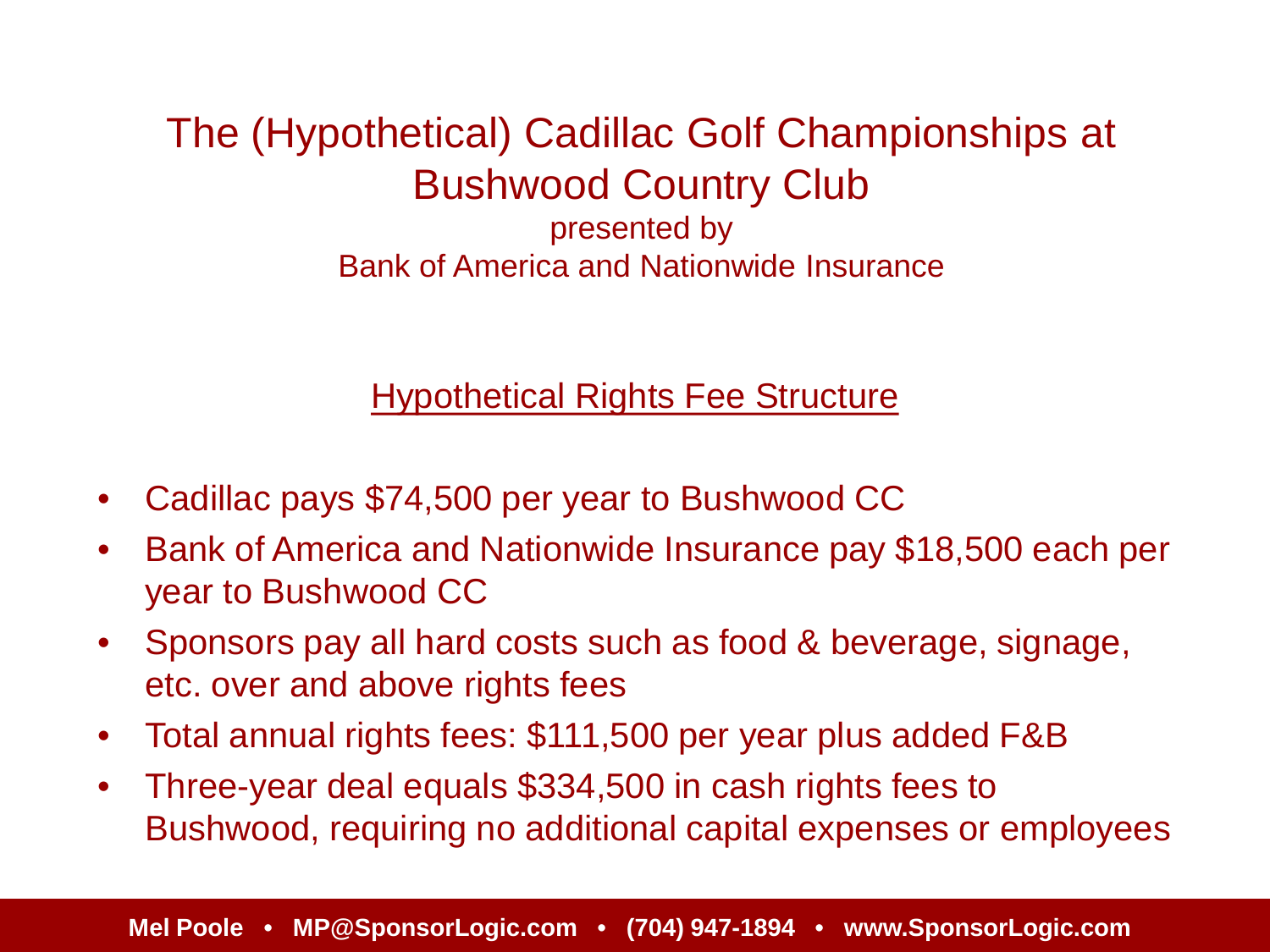#### The Sales Process

- Identify assets (including demographics), create packaging
- Get signoff from stakeholders
- Opt-in or not?
- Validate rights fee pricing, terms
- Understand how sponsorships must be serviced by your staff
- Develop targeted list of prospects
- Sell
- Service, measure & report
- Get out of sales and into renewals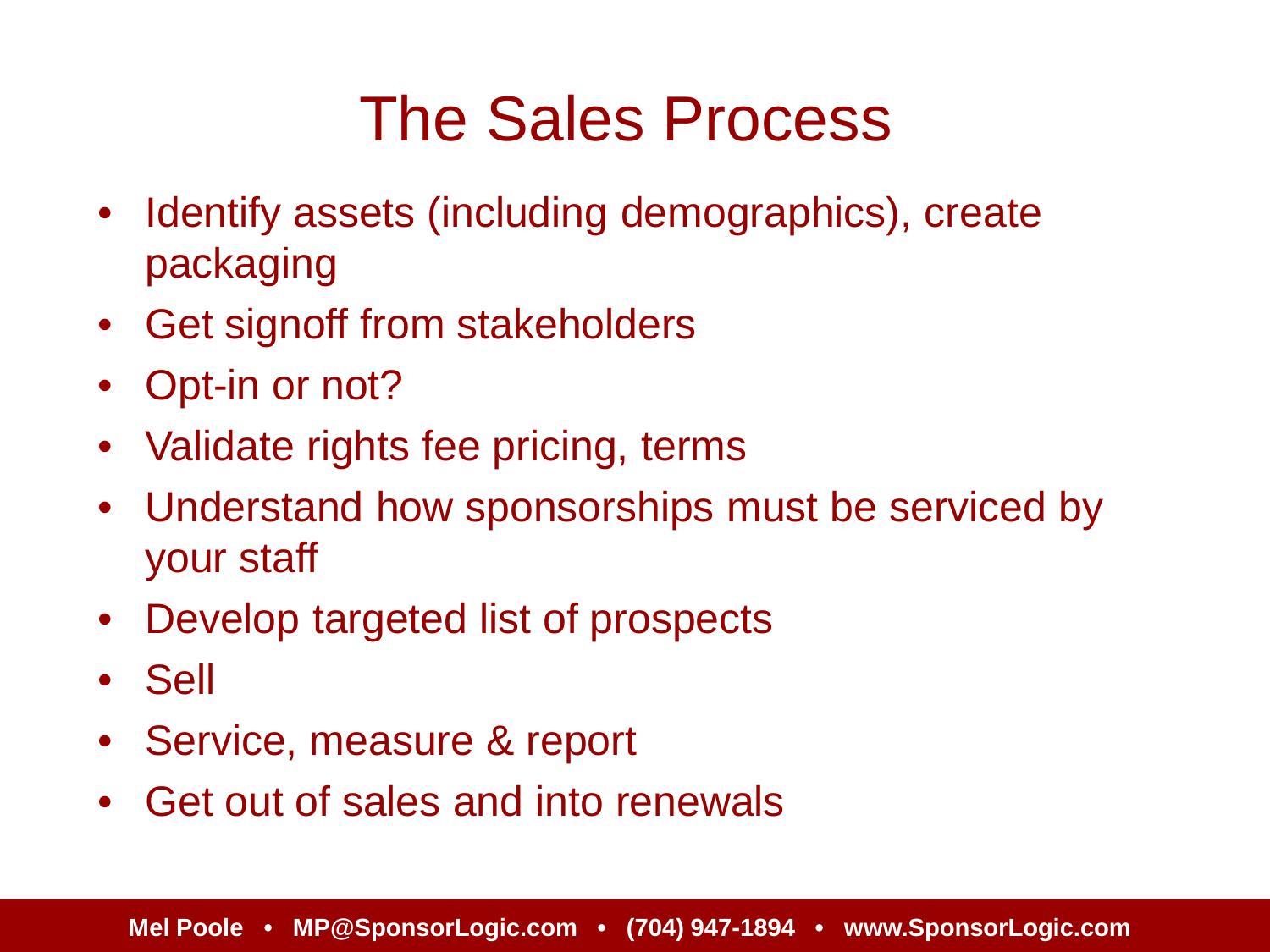#### Drilling Into the Sales Process

- Package your assets in a way that makes sense to the buyer
- Create a demographic picture of your members
- Make sure members know what's coming, and that they welcome it (and engage your board & members in the sales process)
- Watch local TV, print and radio media Consider the companies spending the most money, and their no. 2-3 competitors, and companies new to the area trying to make a splash
- Call to set the meeting with the economic decision maker
- Use this call as an opportunity to find the sponsor's pain
- Create killer sales materials -- informative, concise & graphic
- Create a written proposal that provides confident solutions to sponsors' needs
- Present, follow up & close!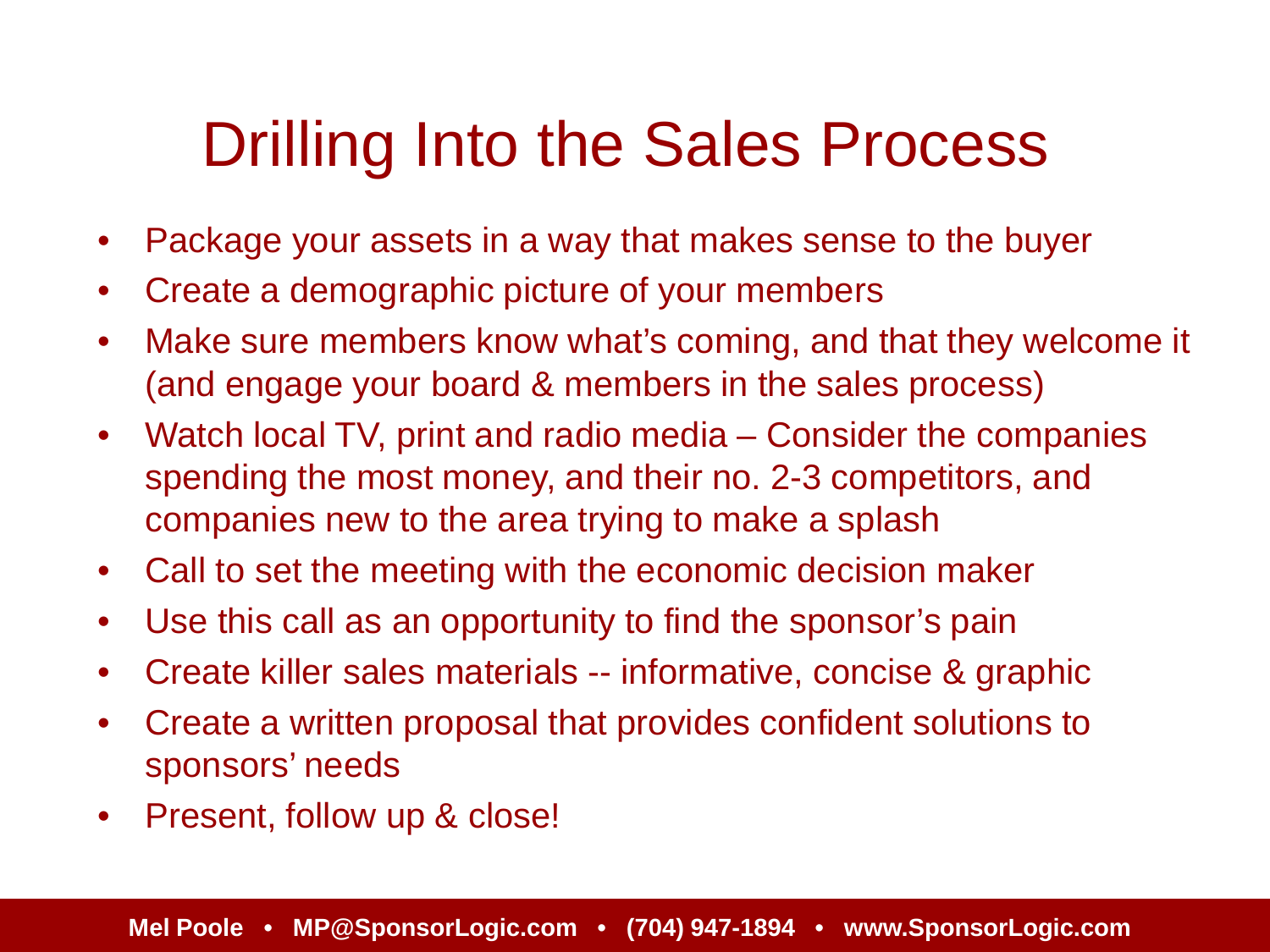#### 'Must Have' Template for Sales Proposals

- Situation Overview "I feel your pain"
- Program Objectives "We will accomplish the following for you"
- Measures of Success "We're confident you'll drive \$X in business as a result of this relationship" (But never guarantee results)
- Expression of Value "You will pay us \$X in rights fees annually and provide \$X worth of free products to our members"
- Activation Options "Here are the tactics and activities we'll use to accomplish our goals"
- Timing "The contract begins in 90 days"
- Joint Accountabilities "We'll do this, you'll do that"
- Terms and Conditions "A three-year deal, with payments due at these dates"
- Acceptance "Here's where you sign on the dotted line"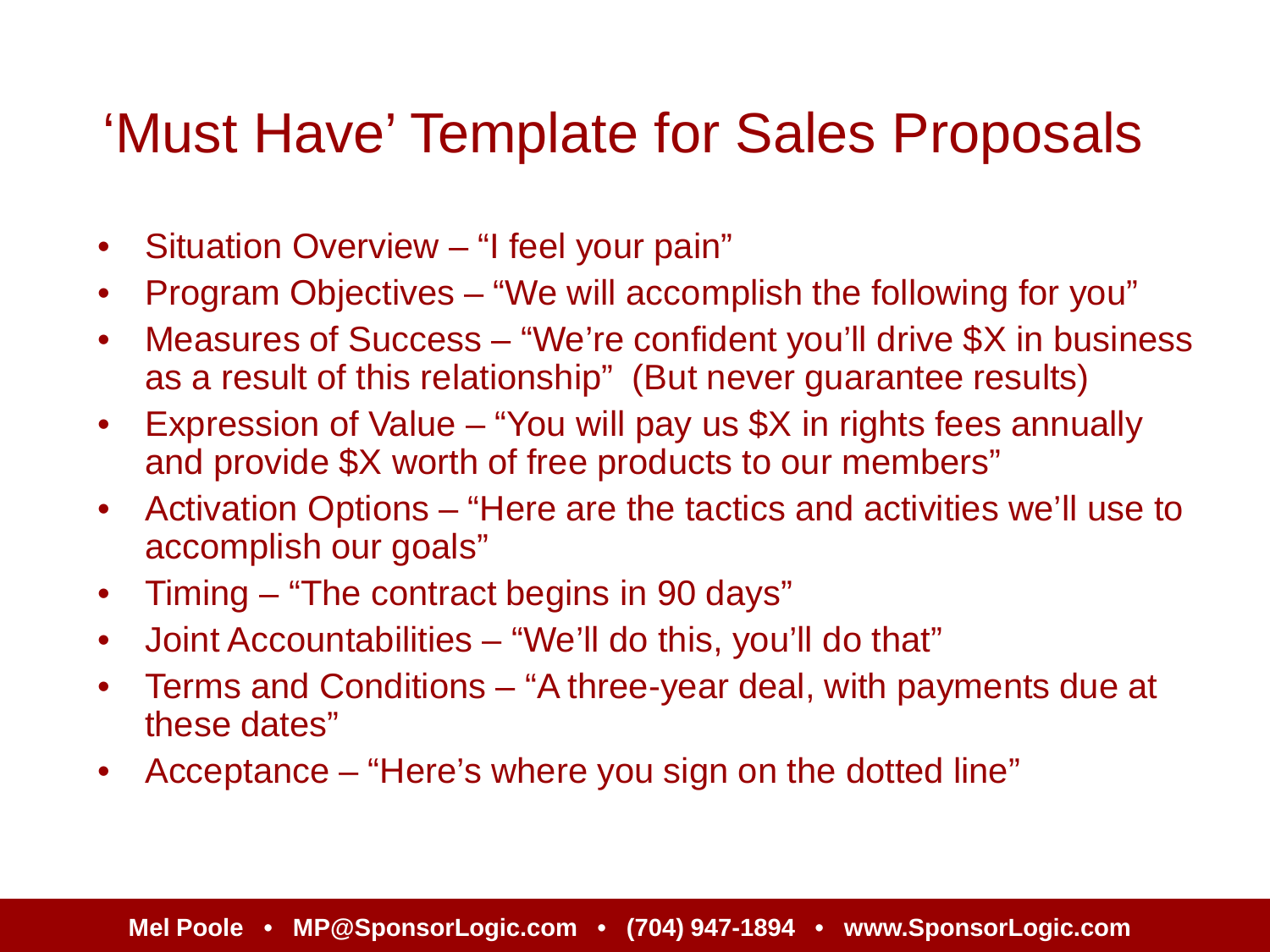#### Sales Meetings Must-Do's

- Do your homework. You must go into the sales meeting firmly knowing exactly how your proposition is going to help your prospect solve his biggest sales challenges.
- In the presentation, make the value proposition crystal clear. Remember: When value is clear, the decision is easy.

Make the presentation meeting not much more than a formal acknowledgement of the deal – The key is good communication BEFORE the presentation!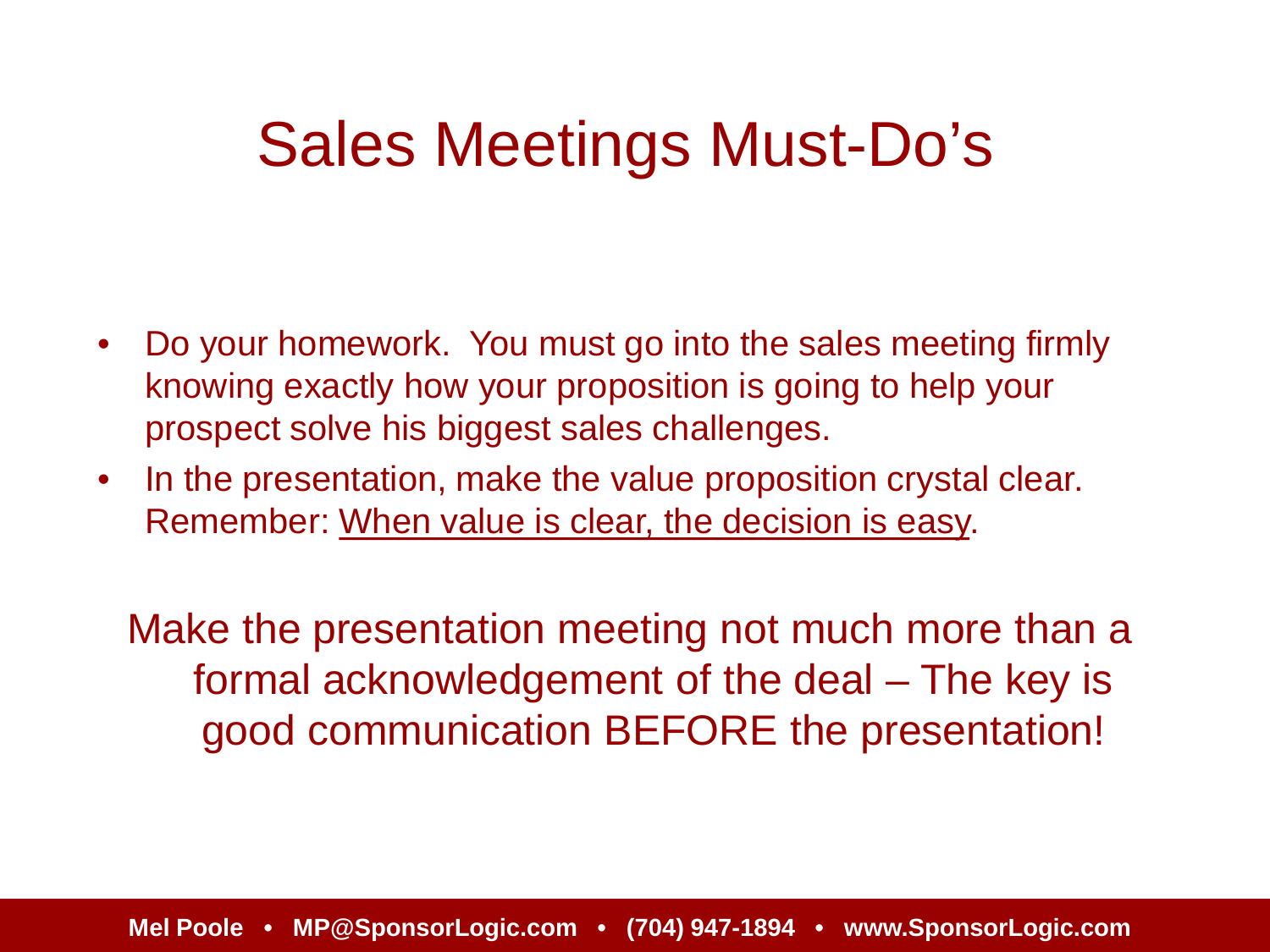## **Summary**

- True sponsorship marketing is a validated, credible, welcomed, reciprocal marketing model
- You're in complete control of activation terms
- You have what sponsors need affluent, trusting, prequalified consumers, physical space, arms & legs
- Sponsors will respond with vigor if your presentation demonstrates respect for their business goals, and opens the door for them to measurable new sales in a way that adds value to your members and patrons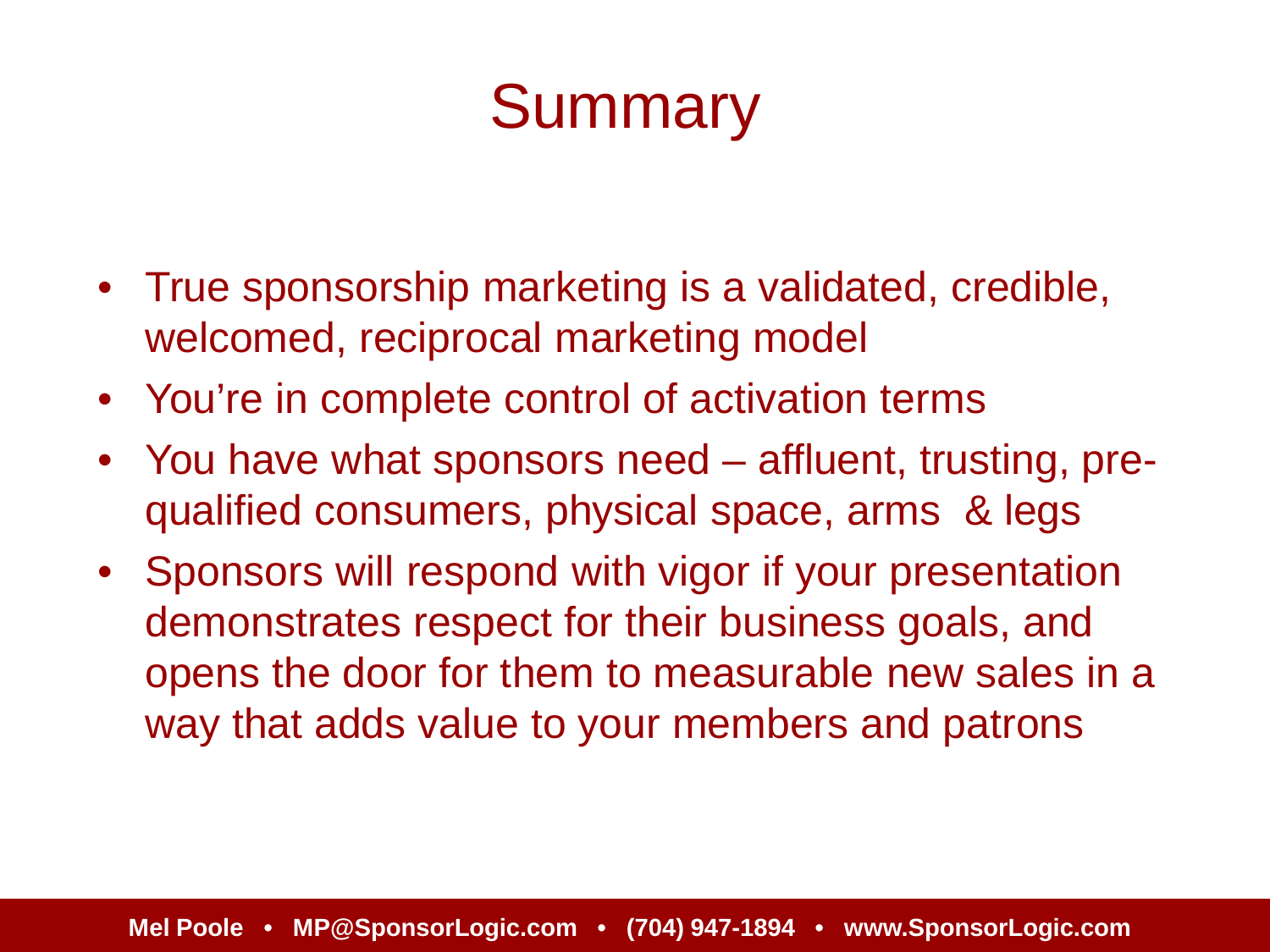#### *The Club Sponsorship Solution* May 1-Aug. 7, 2007

#### Club Sponsorship Learning Series

- Drill much deeper into successful sponsorship practices for clubs, from concept to preparation to sale to service
- Eight-part teleconference series with 12-15 hours of live, custom instruction
- Expert guest speakers, including sponsorship decision-makers who spend millions locally, regionally and nationally
- Transcripts, templates, Q&A, private online forum, industry leads & resources all customized to the club sponsorship environment
- 100-percent satisfaction guaranteed

#### More information at www.SponsorLogic.com